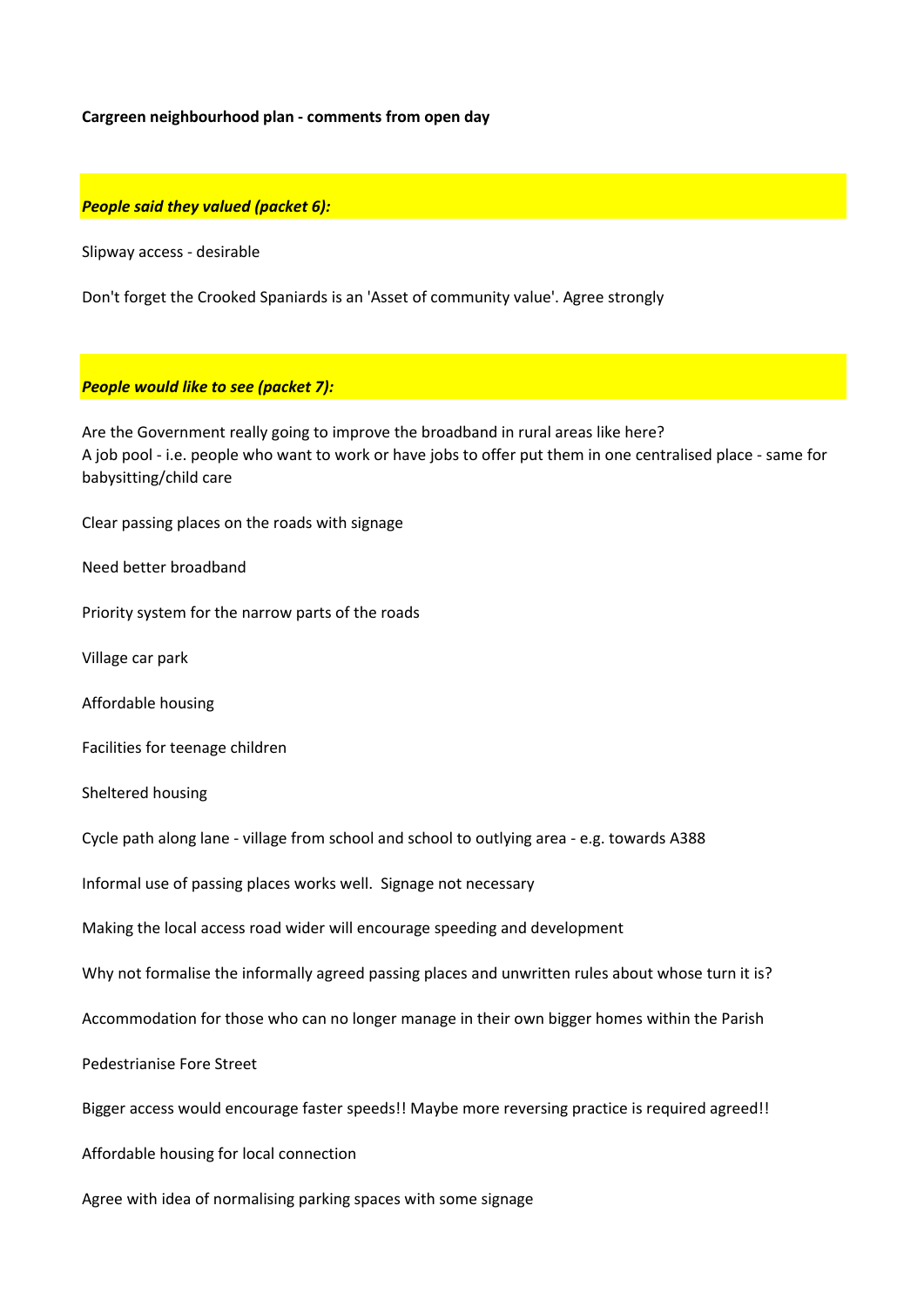Improved access with passing places

Broadband is ok for me in Fore Street

Safe walking and bicycle route from main road/Panyters X and to village Allotments would be nice and bring all ages of community together. Village orchard and apple pressing day? Plenty of spare land for this

Don't make a policy to block improved road access. It is likely to be offered only when necessary.

Resist any development which will increase traffic on road from A388 to village

Improved facilities for teenagers and children outside school hours. More housing but limited

Some public transport but not too much

Pub/tea/coffee shop

Shop great but wont have enough business?

Affordable housing for locals

Community orchard/vegetable plots?

Better road access with clear passing places, lower hedges would help

Affordable housing

Shop/post office

Pub/coffee shop

Youth projects (?link to pub/coffee shop)

Clearing/management of river front

Better river access

Priority system on narrows

Maybe a youth club

Less liveried horses cluttering up fields, roads and pooing everywhere

*People voiced concerns about (Packet 8)*

Very concerned about appallingly slow broadband in Kingsmill area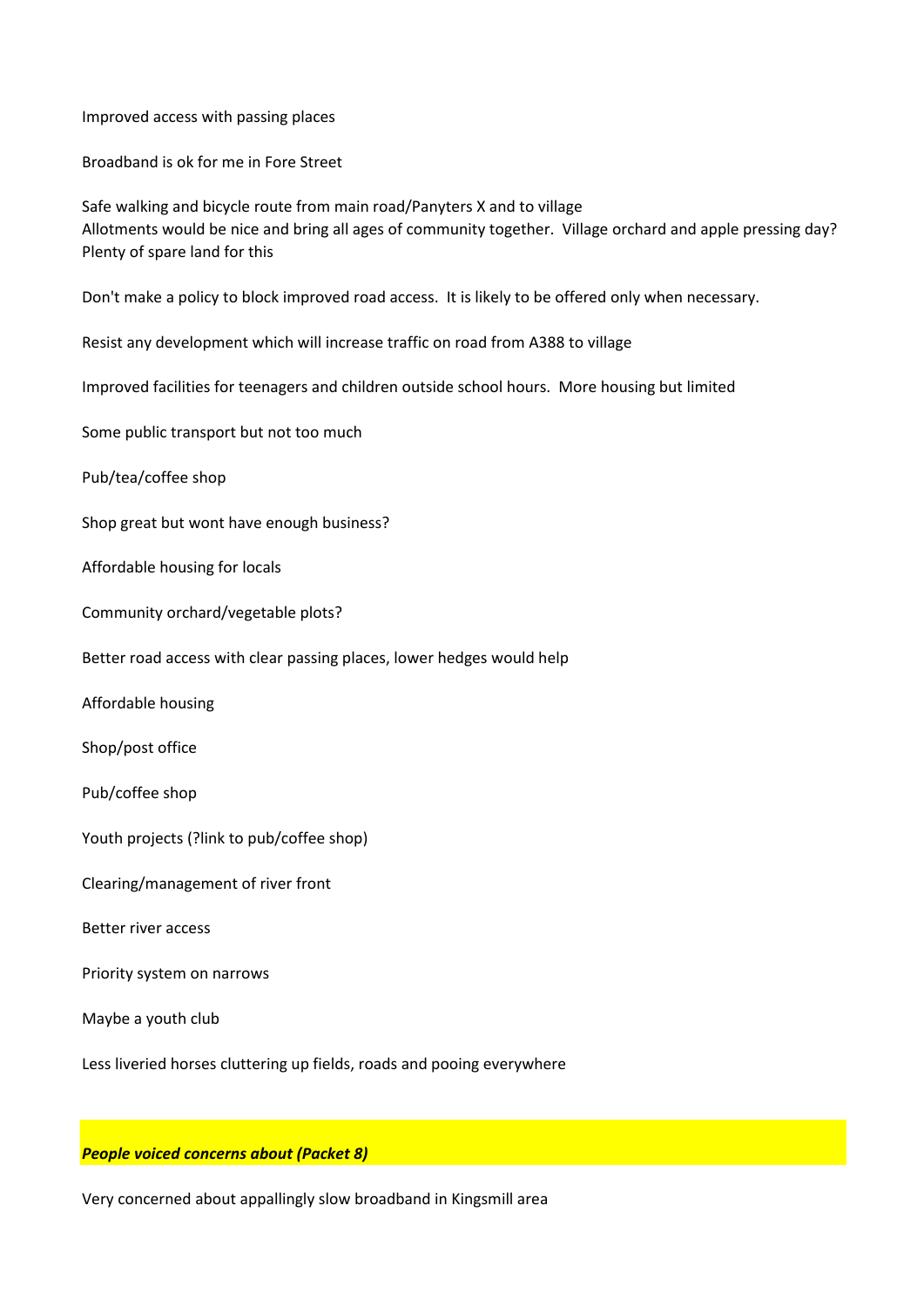Small scale development Agree to protected route for people cycling/walking to school and in the lanes generally A village car park is desperately needed to be able to clear Fore Street as a footpath only Planning of new homes needs to be kept for people whose family already live in the Cargreen Parish Encourage public transport Less signage, too ma many signs which leads to very little care in following them Improve broadband Protection for walking to and from the village and school Maybe village Wi-Fi Need decent broadband for ALL area Broadband ?? Poor parking on Fore Street, some home owners have 3+ cards Transport - public, highways funding for maintaining during development Parking Speed limits in village Encourage public transport Lack of transport Poor access and parking Desperate need for footpath (even if simply painted on the road) to protect those walking to school Marked pedestrian route on road between village and school Only permit very small scale housing development i.e. 10 units every 10 years

Non-local traffic ignores 20 mph limit (and even 30 mph) dangerous trip walking to school on occasion Very large tractors speeding down the lanes and spreading mud which is dangerously slippery when wet and there is a build up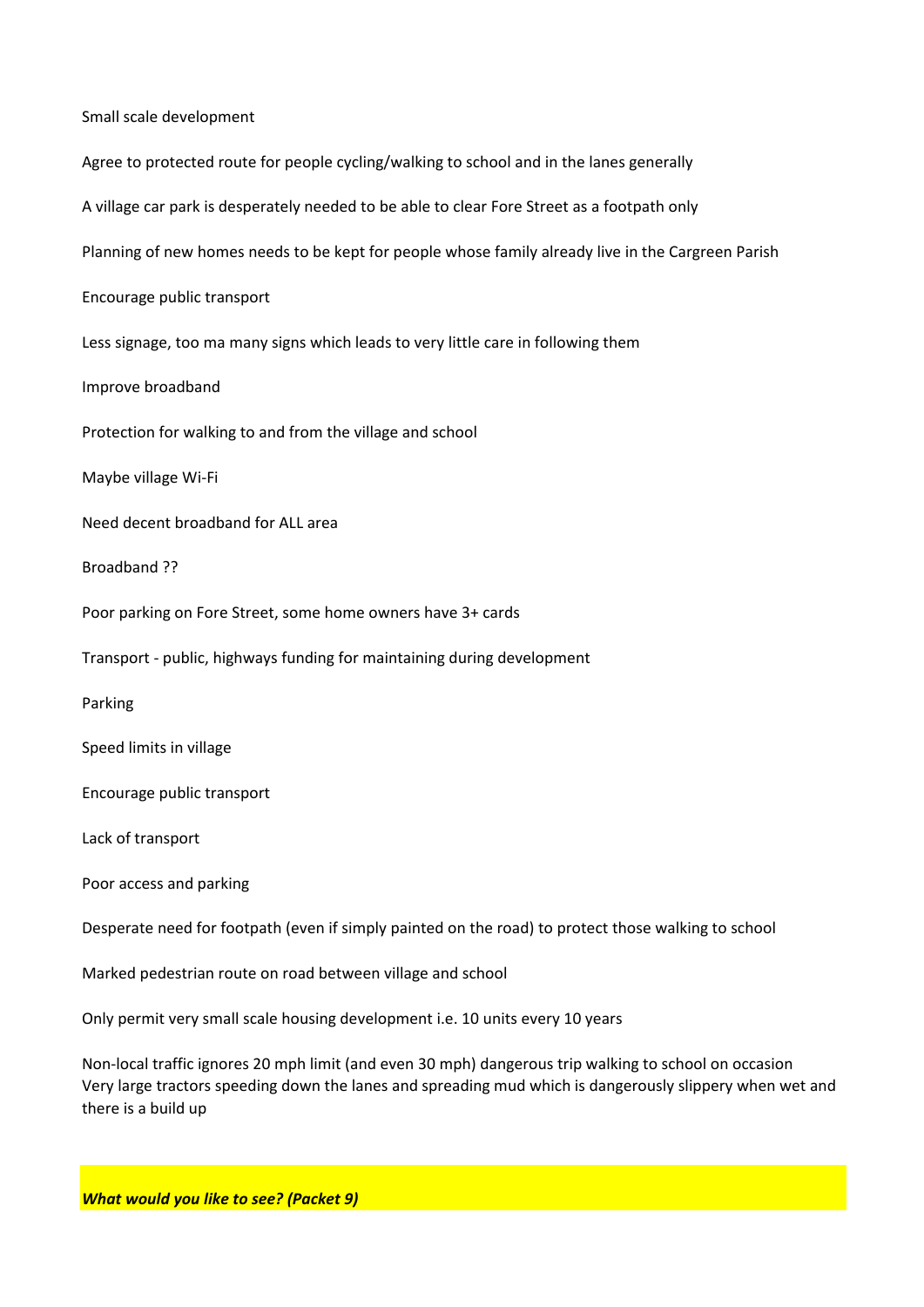### **How important is access to the river for you?**

Access to the river is very important River access is essential at quay, maintaining river frontage at the quay Access essential River access Access to river is key Access to river is essential, no over development of river frontage River taxi to Plymouth River access is key - the river defines the Parish and barriers to its access should be removed Access to river would be nice Access to the river should be protected so everyone can enjoy it

### **Do you use the river for recreational or business purposes?**

Extended family use the river for swimming, sailing, canoeing, paddle boarding

### **Do you use footpaths within the Parish? How important are they to you?**

Protect footpaths - no changes unless majority agree.

footpaths very important

Footpaths - some stiles difficult for less agile walkers

Retain and develop footpaths please

We do not use the river but countryside and walks are very appreciated

Walk-way for mothers & children between the village and the school away from general traffic

Footpaths essential and much used

Local footpaths are essential for everyone's love of walking

Footpaths are important to enable safe walking off the road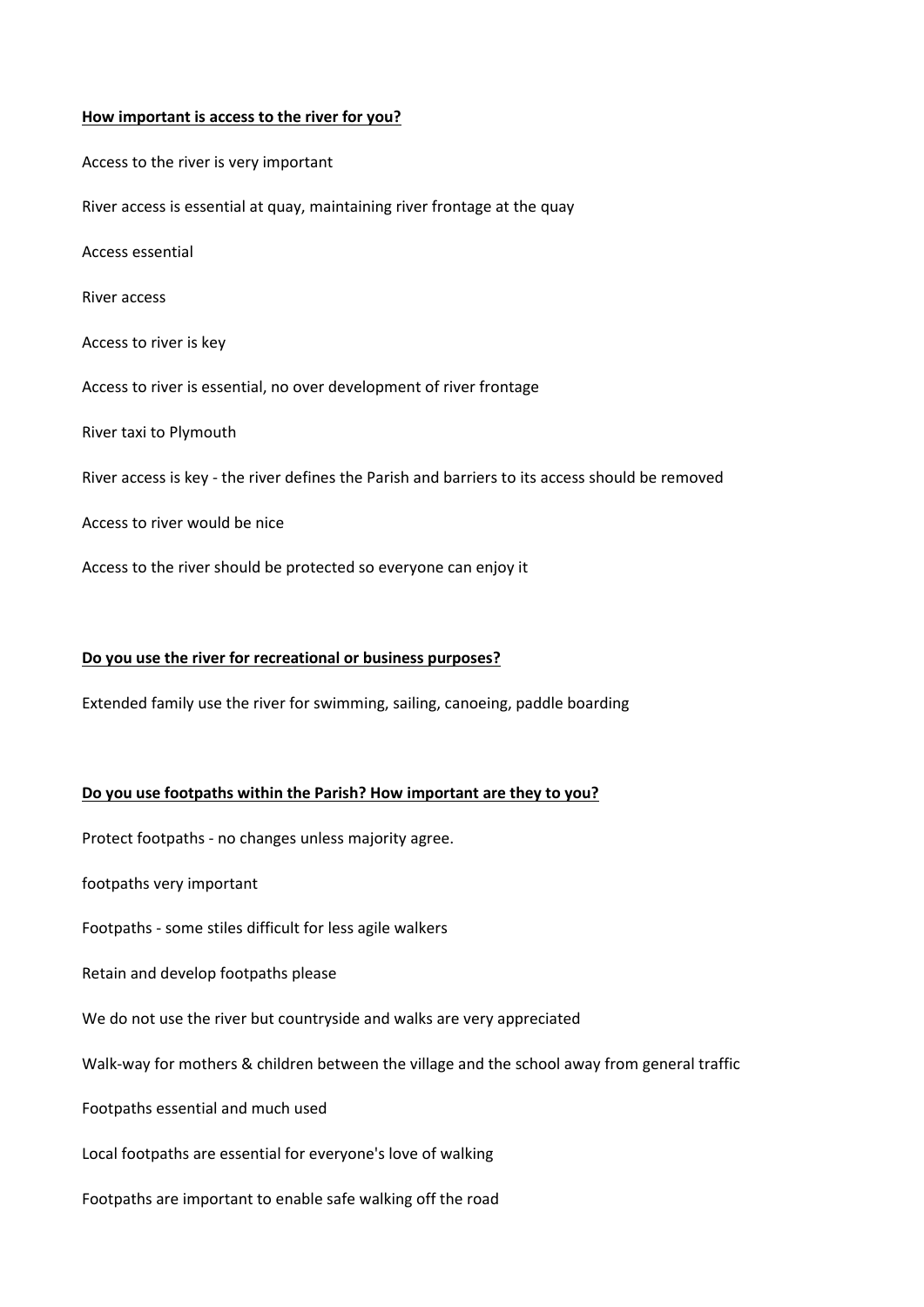## **If you didn't live here in Landulph parish where would you live?**

Plymouth

## **Do you perceive any threats to the local environment?**

There are two ugly things in the village: (1) solar farms (2) Plans of the proposed development on the quay

No more solar farms

Solar farms REALLY spoil the area

No more solar farms

Too many horses creating mess, smell and making fields look unattractive with fencing lines, buckets etc

## **Are there areas the Neighbourhood Plan should seek to protect or enhance?**

Access to the river to be well maintained footpaths as enjoy walking

Access to the river via road, footpaths and quay to be protected

River is the key (quay) to the village. Footpath, launching to be maintained)

Development to quay should be maintained

Amenities - pub/shop

20mph speed limit

Nets on roadside at cricket ground

Maintain quayside (Spaniards) - avoid over development

Maintain quayside (Spaniards) - allow access to river for swimming, sports etc

The quay is de facto a community asset

Bus - even say 2 days a week would help people a lot

Bus

Waterfront development needs to be in keeping with rural setting and not an urban one as current plans show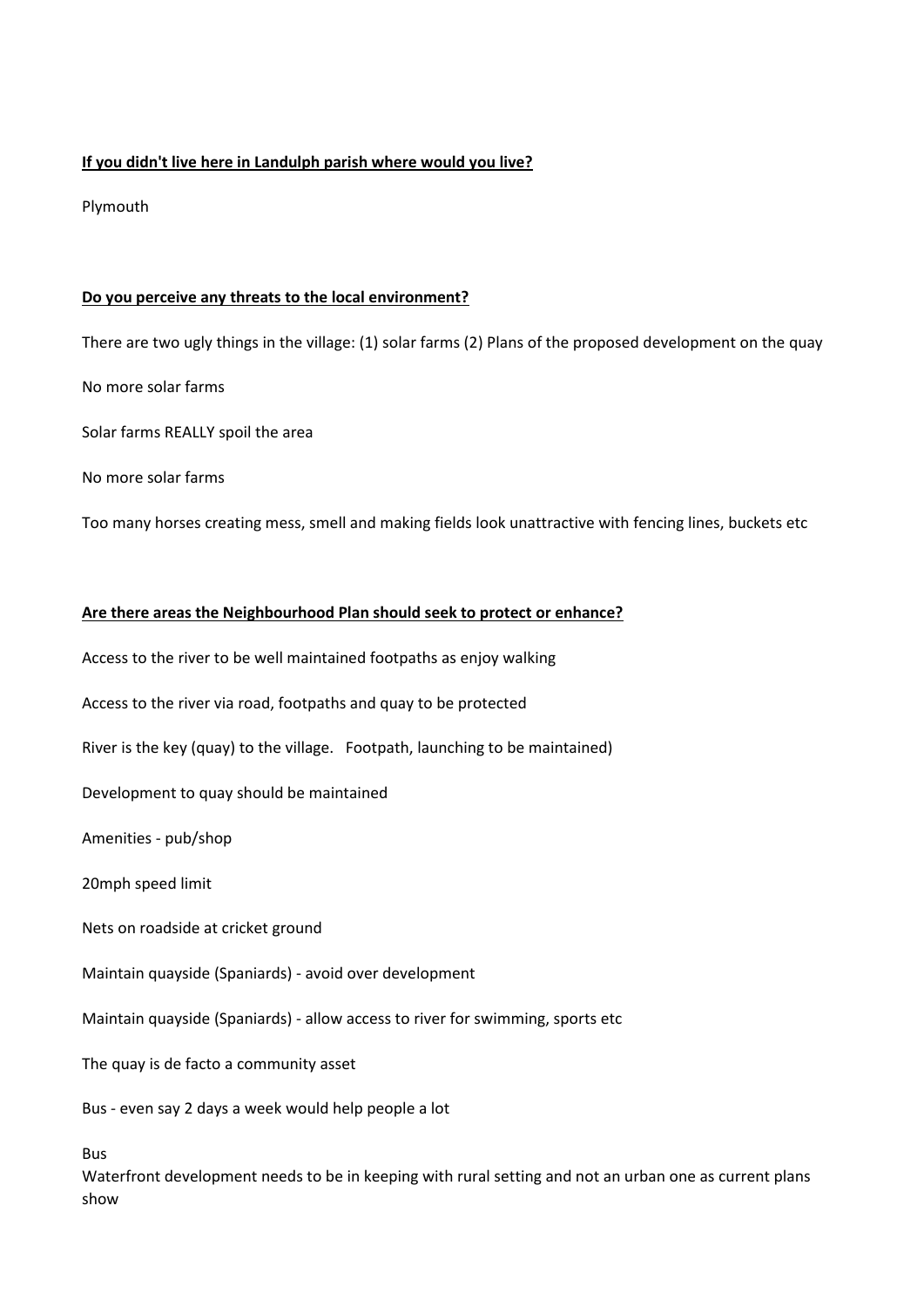Swimming pool on the quay

View of Cargreen from the river to be carefully controlled in AONB Very concerned about potential riverside developments not in keeping and removing community assets i.e. pub

Farming topsoil is silting up the river

River access - Spaniards should be forced to allow access

Overdevelopment of the quayside

Overdevelopment on the quayside, needs careful consideration on its impact

Bus

Pub re-opened on same footprint

The cricket pitch usage seems to be exclusive to the Saltash CC - why is this? It is a great venue for summer events

I would like to see more affordable housing, village car park and protection of existing communities facilities including the pub

Protection of river frontage and the trees that grow there

Add 20 mph speed limit to Fore Street

Protect river frontage so it's available for everyone to access and enjoy

## *Health and Well-being (Packet 10)*

#### **Do you use the environment to de-stress by walking, gardening, cycling or sailing?**

We use footpaths, river access used for recreational purposes, do walking/cycling, park - needs more for older children

De-stress - we sail, walk a dog, garden and would use a pub

Regularly use footpath and roads for cycling and running

Walking, cycling very important

Mum's running group (informal) from school use footpaths and lanes

Sailing club and cadet members

## **Are there improvements that could be made to outdoor areas?**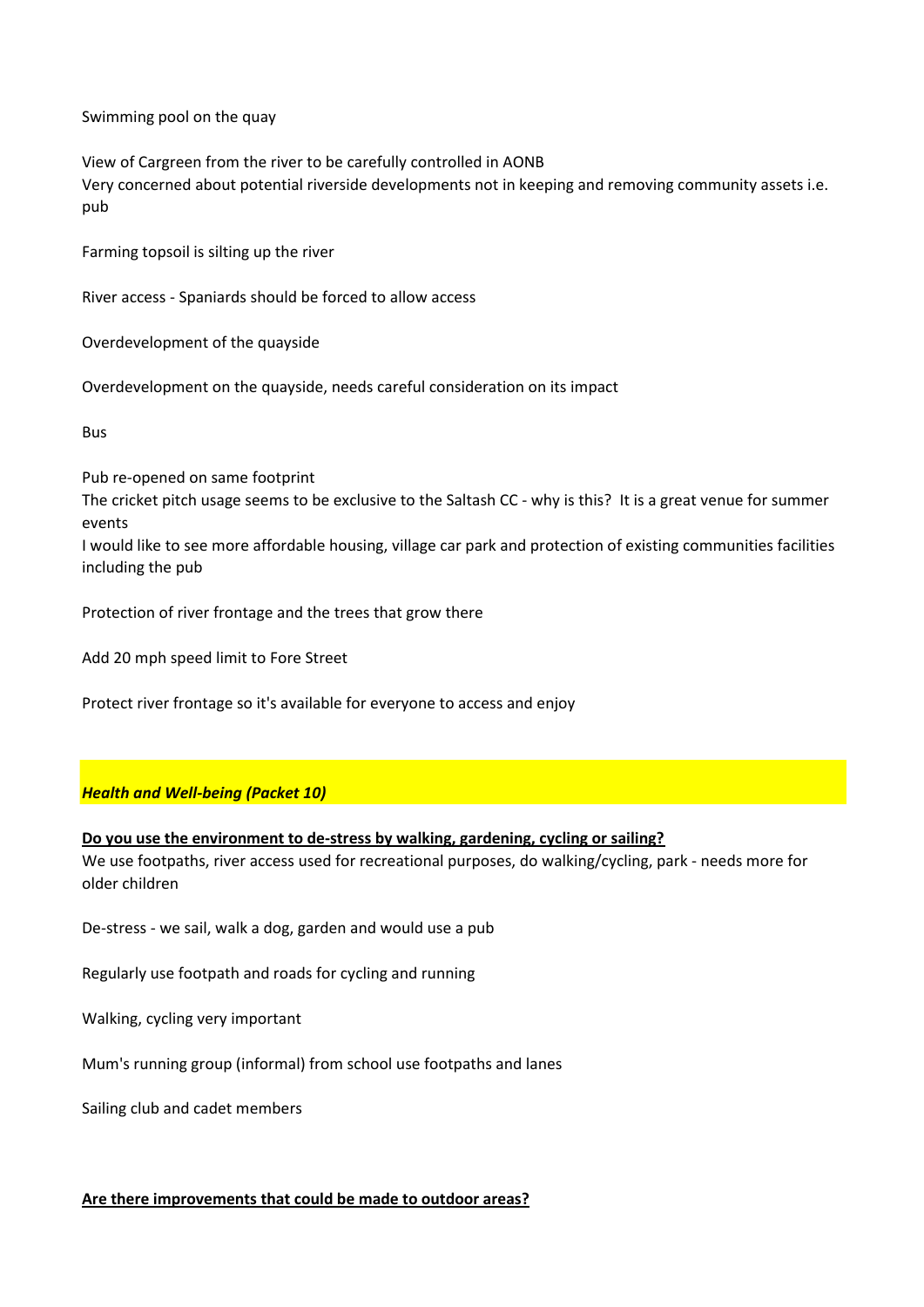Deter development of waterfront and remove ugly 60s addition to pub

Absolutely no more solar panels and no wind turbines

Be aware of light pollution

Dog bins

Better bus service

Pub

Keep the lane from Coombe to Tinnel from becoming overgrown and impassable

Try to find footpaths alongside the main routes to protect walkers Landulph 'Lectric Ltd - could we have a parish venture solar park, where the energy is used for local benefit or sold to the national grid

Public tennis court

Parish Council to buy the pub.

Car parking to be made available to residents as well as punters

Maintain footpaths

More dog bins

Path along the road (?Church Lane) to protect walkers/cyclists

Paths - encourage walking.

Encourage river activity

Encourage use of renewable energy

Walking/footpaths very important to community

A footpath along the river bank

Footpaths along main routes for walkers/runners.

Maybe cycle paths

Cargreen to Tinner road should have signs (unsuitable for motor vehicles'!

Avoid causes of noise pollution

No windmills or solar farms please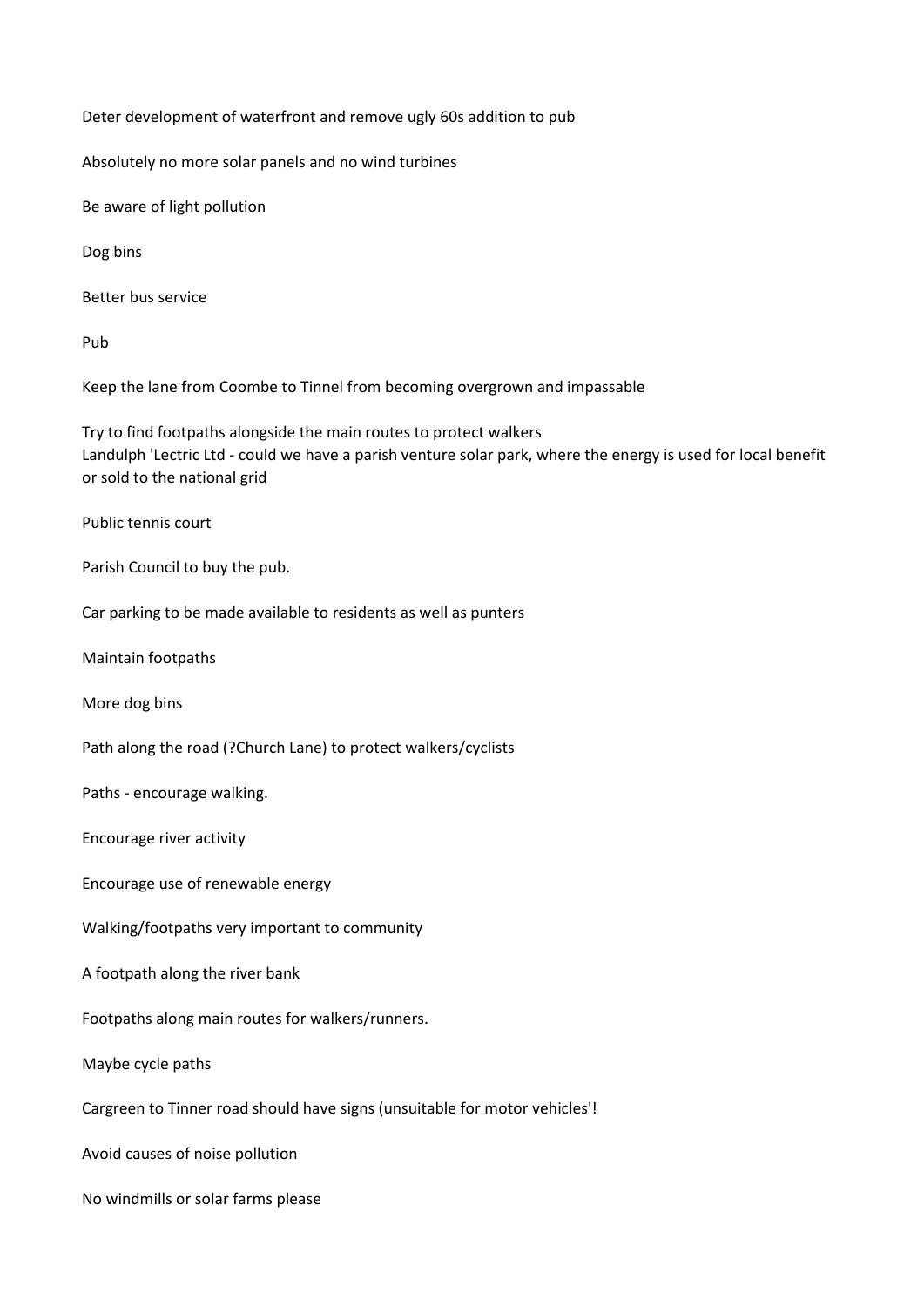Preserving the footpaths is essential - I use them regularly

Improved access to the river would be good - pontoon or slipway - public access of course

### **Should access to the riverfront be protected?**

The river is in an ANOB so should be protected The quay should become a The river is in an ANOB so should be protected The quay should become a community asset for ALL to enjoy Access to river front essential and should be protected Quay should provide public access Protection for water frontage in AONB area vital for Cargreen Quay to be accessible to ALL River access for all Protect AONB and stop inappropriate development on waterfront Access to river front for all very important Waterfront must be preserved AONB The river is the main attraction and access to it preserved for all Water front us a huge asset that must be preserved for use of all No development of waterfront prejudicial to our AONB status Deter development on waterfront More opportunities to use river e.g. cricket match in river at Halton Quay Access to landing on quay. Not everyone wants to use Yacht Club and this could bring more people into village as/when there is a pub etc To reduce pressure on developing The Crooked Spaniards site alternative locations for 'limited' development

Yes, definitely protect river frontage

must be identified.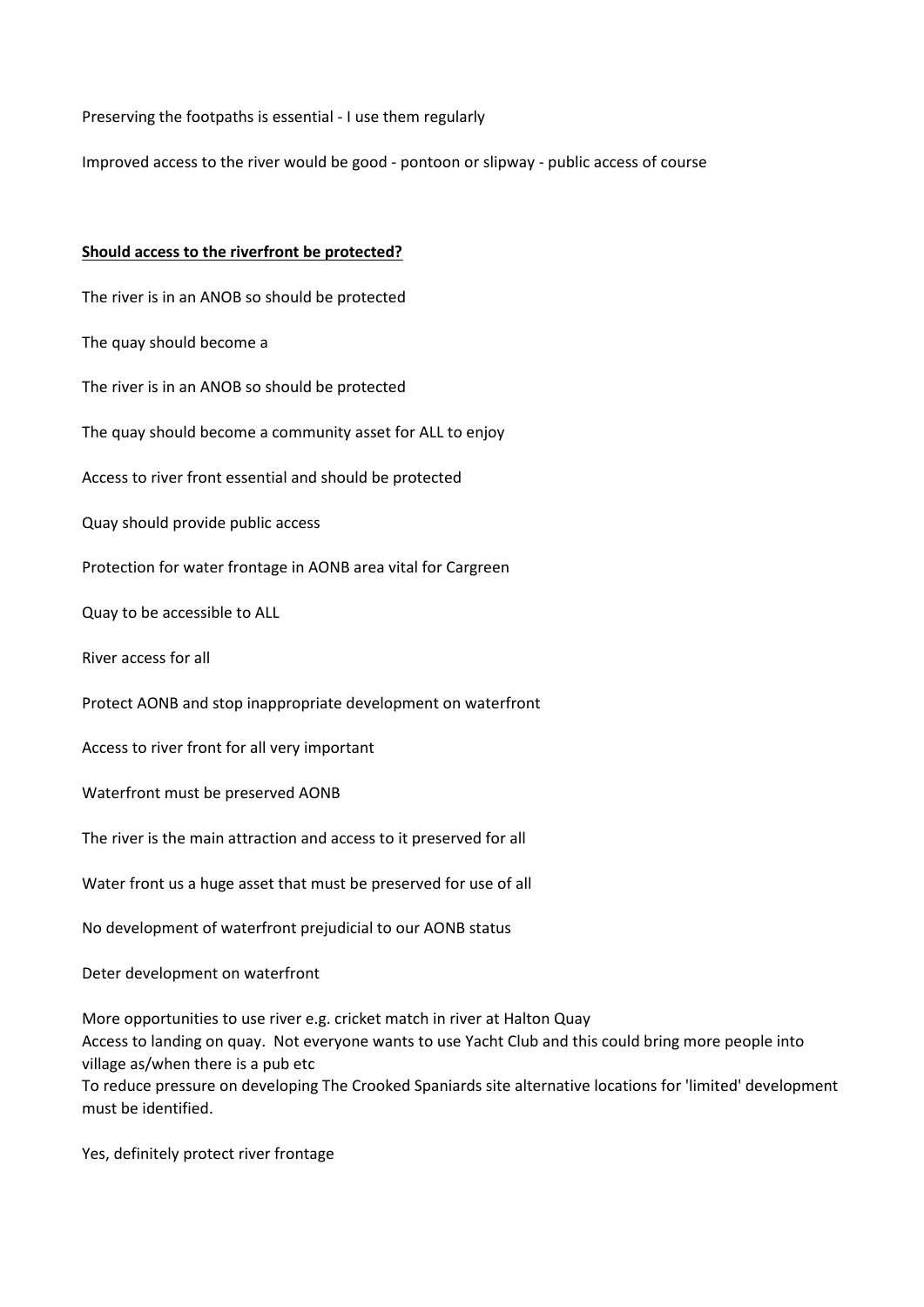## *Business and employment (Packet 11)*

## **Is employment an issue for you?**

No more industrial units

No more industrial units which do not benefit the village

Deter too many holiday lets - spoils village community

Traffic increase and large area taken for one thing

### **What could be done to increase employment or business opportunities in the parish?**

Local employment is very desirable

A care home for elderly would give employment and a much needed facility

Encourage small business. Forbid caravan/camping sites

Encourage small business units. Forbid caravan/camp parks A job pool - somewhere for people who have work available and want to work to match up. Same with childcare/babysitting

Better telephone signal

## **Have planning regulations now, or in the past, had an impact on your business?**

**Have you faced any other problems running a business within the parish?**

#### **Is transport an issue for your business?**

Public transport useful for people to get to/from work

Need volunteer drivers to support local needs for non-drivers

Could a 'shopping' car share seem be tried? Cheaper and easier than community bus (Whats App Group!)

Rising Sun car share

Shopping car share - like the doctor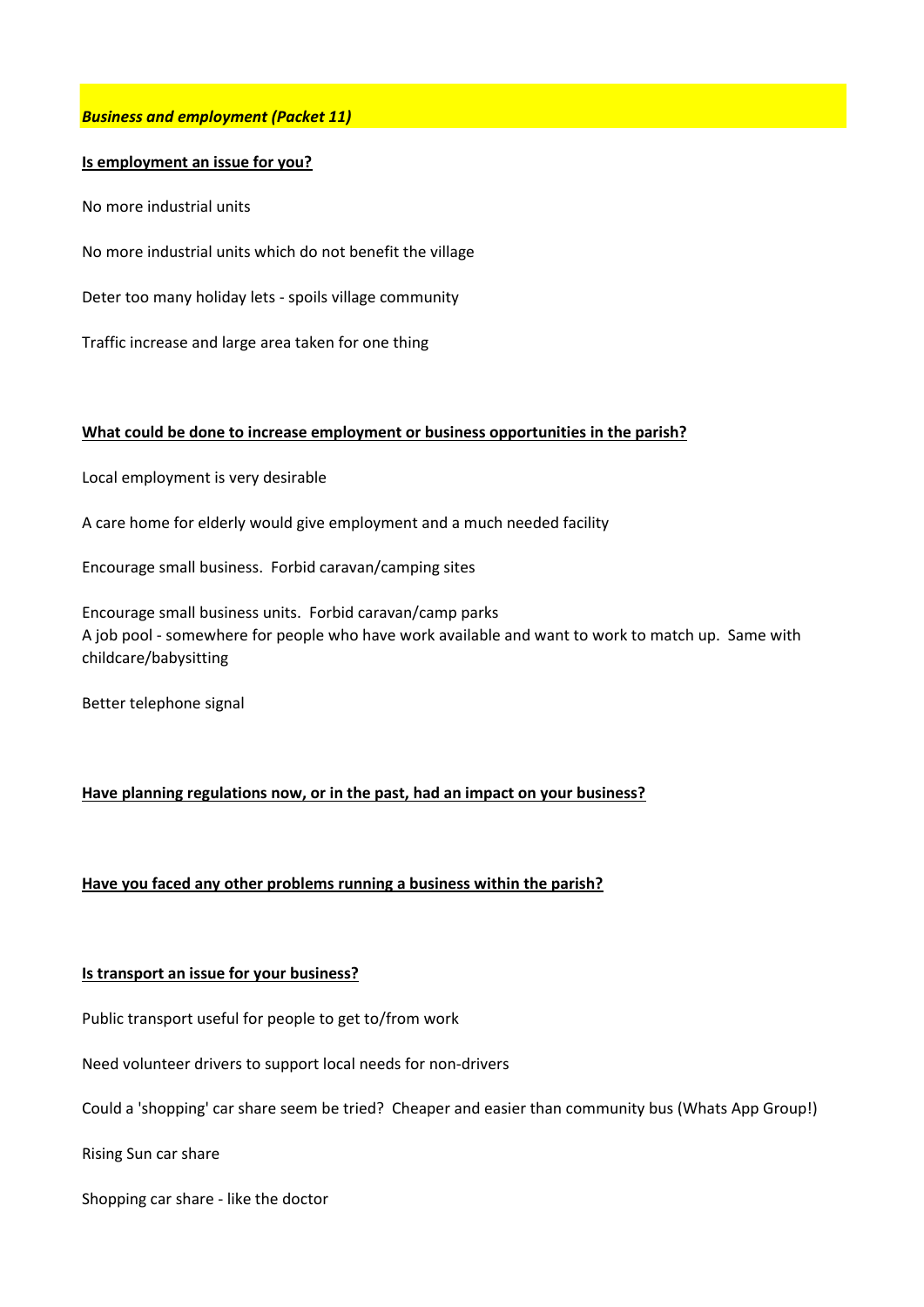**Are you likely to need bigger business premises in the future and would this be available to you in the parish?**

## **What is good about running a business in the parish?**

#### **What is bad about running a business in the parish?**

Internet and parking

Access to public launches

Awful mobile phone signal

Lack of decent broadband

Slow broadband that can drop in and out

Need reliable broadband

Better broadband Broadband depends on where you live. BT Fibre at Medano is fine - good enough to work from home and keep teenagers happy!

Internal access, broadband speed - cant run a business without You have to have business internet in order to fully utilise suitable Wi-Fi. For new businesses this is a further cost implication

Continue to press for faster broadband speeds to encourage business

#### *Roads and transport (Packet 12)*

#### **Do you have problems with transport? What are they?**

No need for a bus route, everyone has cars

walking/cycle paths to and from school

Maybe lessons in reversing would be useful

Maybe lessons in reversing would be useful

Maybe lessons in reversing would be useful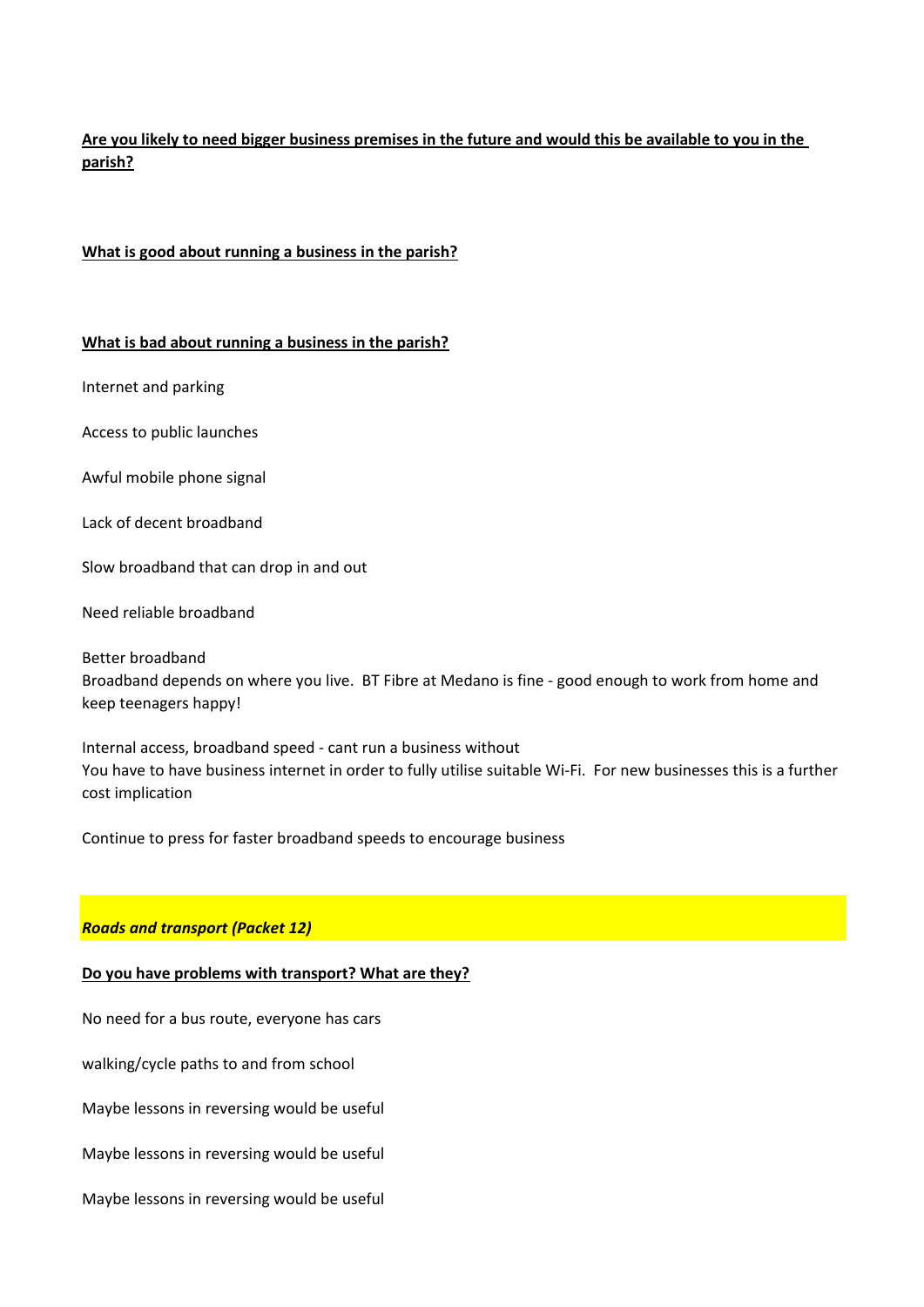Don't move to a village in a rural location if you cannot drive

Vehicles speeding on the way to A388

## **Would you like to use a local bus service is one were to return?**

Take advantage of Saltash hopper bus

Community bus?

Bus

A ferry service on the Tamar to Plymouth

### Community bus - Cottons have offered and no-one was interested

Bus

More need for public transport

Would use bus if available

Having difficulty keeping Waitrose bus going so no hope for regular bus service = create Whats App group! The Riser-rota - encourage use of Rising Sun and safe drinking by organising a friends/nominated driving for Sat/Fri shuttles

Bus would be good. We don't want to ruin the environment with speed limit signs everywhere - drivers should be encouraged to drive at sensible speeds but not instructed to do so

In advancing years public transport would be very useful!

Foot ferry across to station and pub

Would like to see more public transport (we use existing Waitrose bus)

Would be useful to have a bus to Hatt and/or Saltash to connect with other buses or trains

## **Are the roads in the parish satisfactory?**

Roads not satisfactory and should not be widened

Reduce speed limits, improve passing places

Cycle path/footpath from school to Fore Street

Hedges need regular cutting back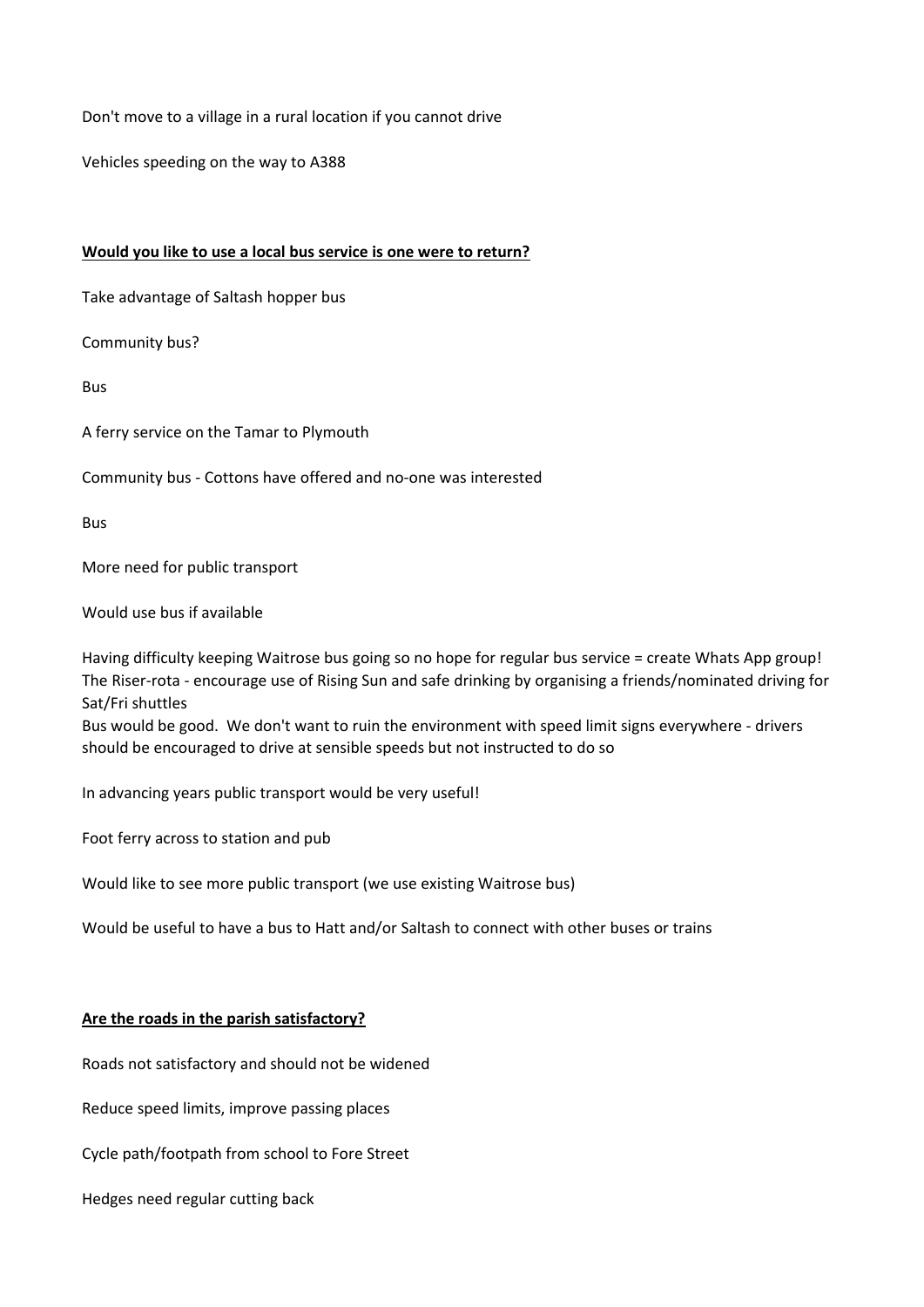Poor roads are actually protecting our environment Reduce speed limits to 30mph from A388 to village. Needs to be 20mpg in village Fore Street Hazard of unaccountable riders and horses - Bridle paths? Hazard of unaccountable riders and horses Roads OK, speed and issue Who have a legal right of way and should be expected to be found on B roads Make passing places so that they can be seen from a distance Care share maybe an idea for the future - happy with roads Make A388 junction safer, high spreads on both sides when sat in the middle Speed limits reduce to 20mph throughout from Wayton onwards Road surfaces are dire How can road access be improved? Pot holes need filling. Maybe resurface roads Roads are now very busy and cars and particularly vans drive very fast. Hazardous for children on school run Potholes need regular inspection and filling - some are really deep and hazardous

## **Should the main route in and out of Landulph and Cargreen be widened?**

Increasing the volume of traffic by over developing the village is not the answer

More passing places?

Careful driving would help, the lanes are fine if you take care. Making wider would allow more traffic, houses and less beauty, less village more noise

Just improve the passing places. Wider roads = faster traffic = more accidents

Do not widen roads as this will only increase speeds as has happened on A388

Widening roads will increase speeds, just improve passing places

No, people need to be aware they are driving into a village

Don't widen access roads from Cargreen to A388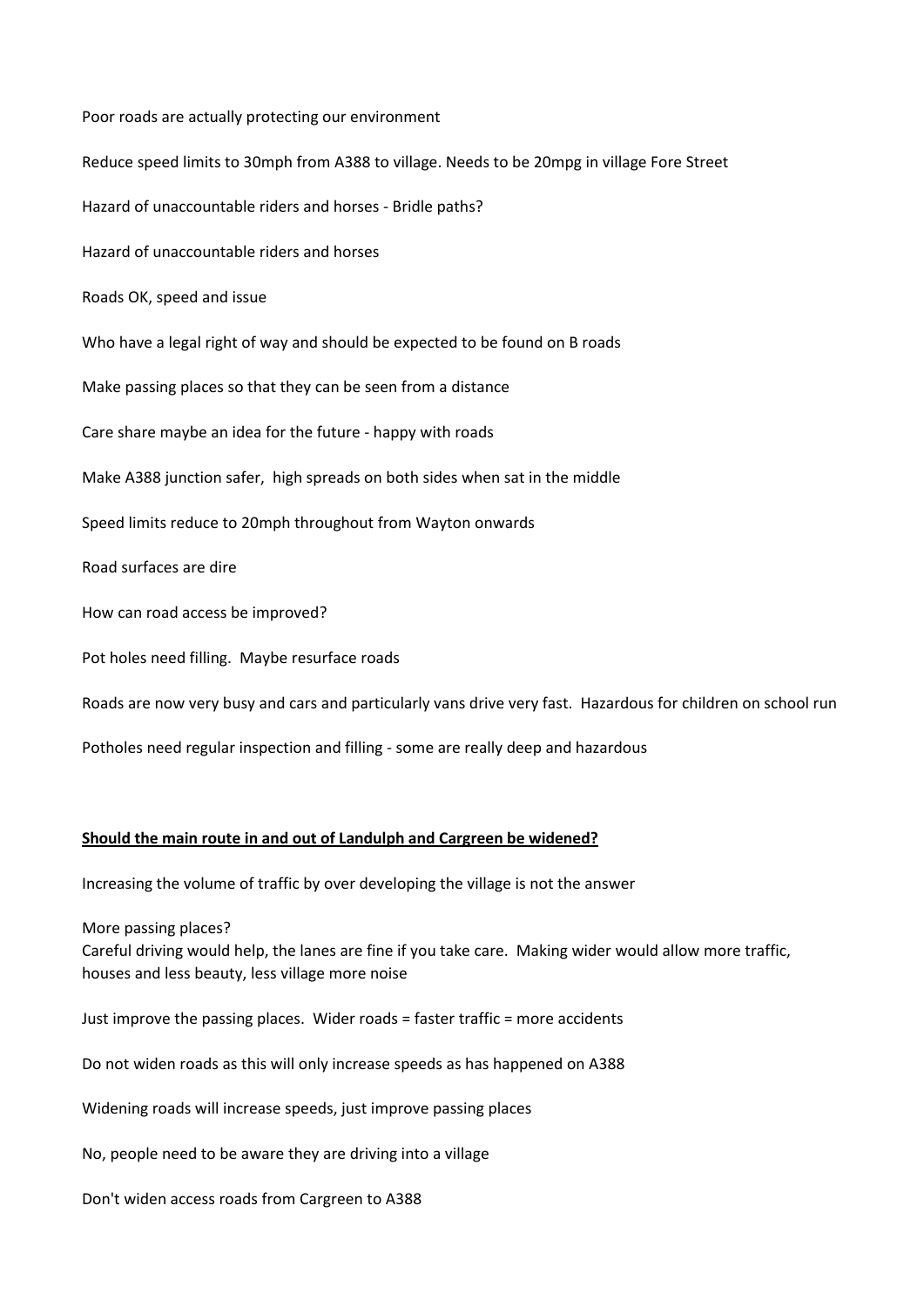No the roads should not be widened. Those that know the roads drive them well. If they were wider people would drive faster. Hedge cutting could help

Any development should ensure traffic does not have to go 'through' the village but use land on periphery Widening roads will encourage people to drive faster - particularly non-locals who aren't aware of narrows and passing places

## *Community services and facilities (Packet 13)*

**Is anything missing that you think should be designated as a community facility?** Utilise the Rectory Room - could be used throughout the week for: local produce market, library, local shop etc

Could pub as part time pub in Memorial Hall - bar is already there. And a village shop - tea rooms

More use of Rectory Rooms

Fantastic idea using Rectory Room for library, local shop. A good idea

### **What else would you like to see available?**

Pub would be nice

Pub with post office and a shop in it + good coffee so social space to catch up

Pub as community asset

Pub + parking

Pub could act as a cafe for young people as they have no meeting place

A functioning, nice, pleasant welcoming pub ... Like we used to have

More use of village hall for leisure classes - art, craft exercise etc Retirement apartments could help to keep ageing population from moving away from village and free up housing

Community library

Pub

Local shop/post office

Local shop run by the village

Local shop run by the village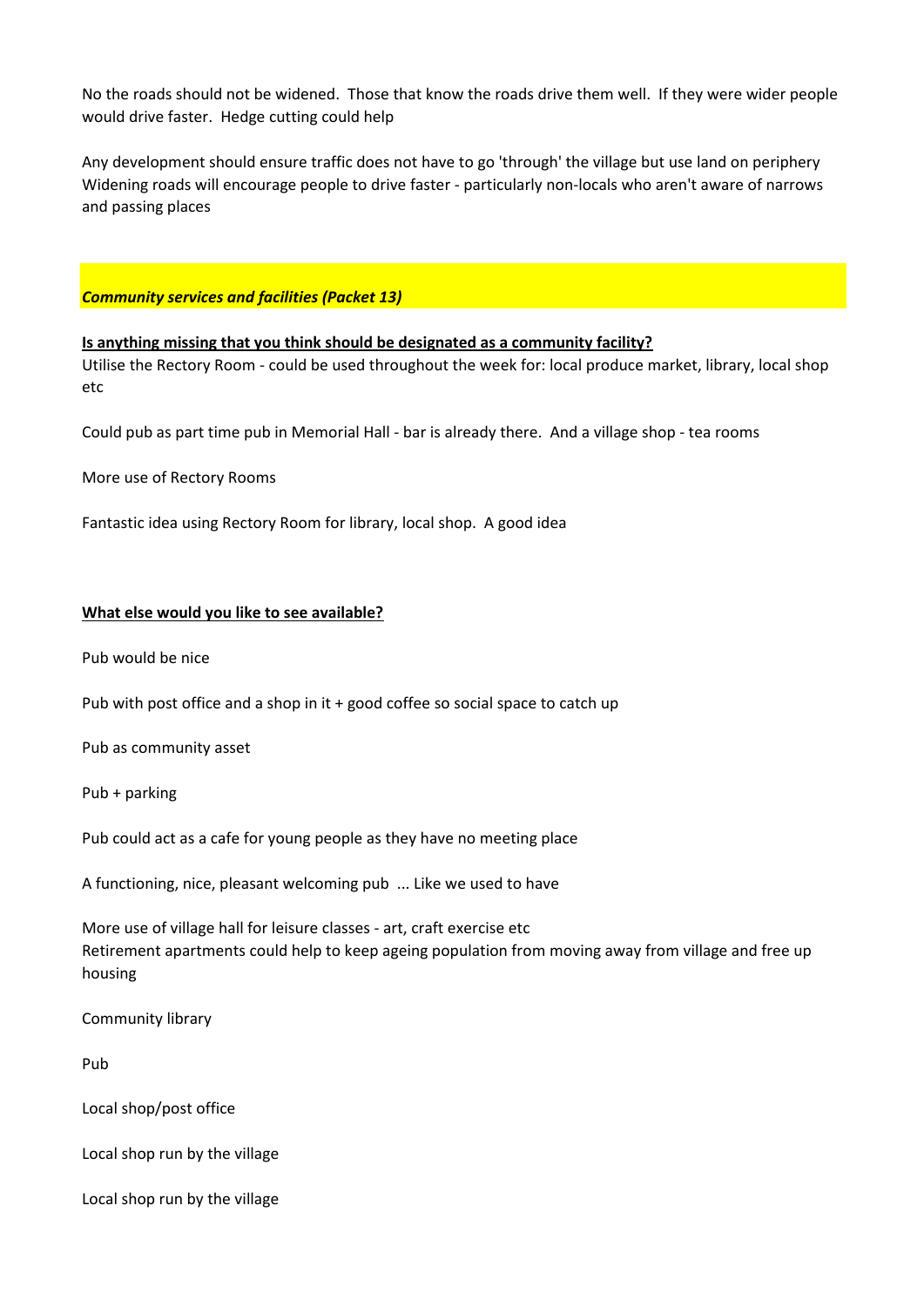Re-open pub

Pub is the hub.

Community shop within a pub - funding is available

Pub and community shop

Pub and community shop

Pub on quay

Increase the play area for older children

Youth club Landulph Hall or Rectory

Get the pub running as an asset for the village

Get the pub running as an asset for the village Pub, pub, pub, pub, pub ... But NOT at the cost of the quay. NOT if it is just a way to get inappropriate/excessive development plans passed.

Community pub with a shop?

Pub to create local work opportunities for youngsters but without over development

A pub would bring the community together The pub/restaurant would be a fantastic opportunity for the teenagers in the village to gain some PT/Weekend employment. It would also be lovely to come home after a busy working week and go to the

Pub reinstated in the village

If there were more houses, a village shop. Tea shop for people to meet would be great

Some public transport

Get pub back - possibly with community shop tea/coffee etc

Pub and community shop combined

Pub as a community asset - pub,shop,cafe etc

Pub as a community asset - pub,shop,cafe etc

Community shop - pub would be great

It would be good to see the pub re-open - providing many benefits to the village - social hub/employment etc

Any pub plan needs to preserve parking. Very important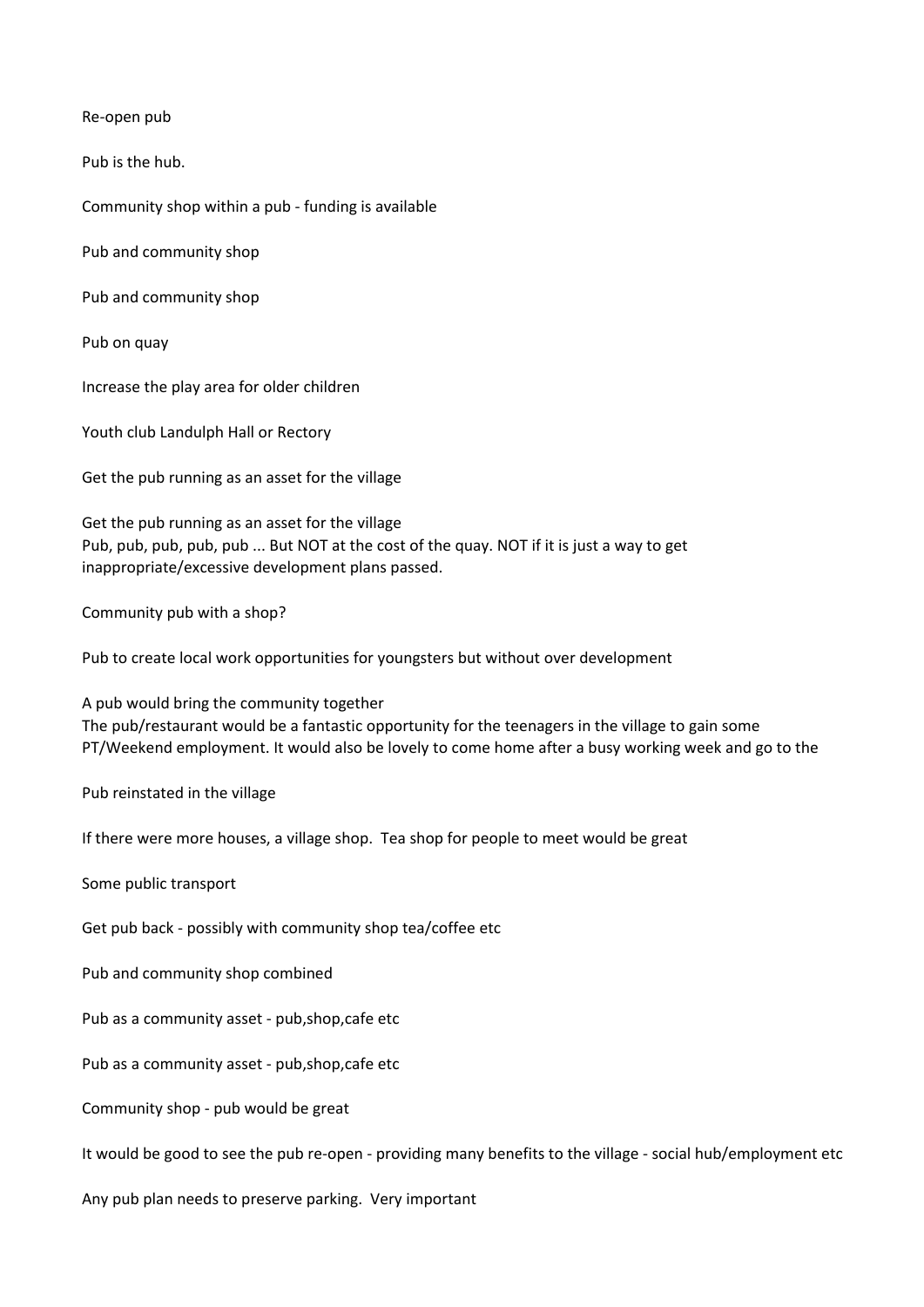Make sure a change of use for the pub is not granted. Can anything be added to develop plan to prevent this. We need a pub

A local pub would be a real asset

Could the village hall be used as a 'pub' and meeting place - 2 or 3 nights a week? Run by the community with volunteers? Via - alternative

Re-instate the pub (similar to previous scale NOT a fancy development which restricts pub access and parking etc etc

It would be great to have a pub as a hub with shop selling a few staple items

## *Housing needs survey to be undertaken (Packet 14)*

**What size of houses, within what price brackets, how many affordable homes. How many should be fore sale or for rent? How many should be social housing?**

No point building loads more houses without improving community assets and social opportunities i.e. pub It is very important to have an up to date housing needs survey, at least this will provide accuracy in terms of actual housing need

There is always a stock of houses for sale in the parish, some of which have been for sale for several years. Is Landulph really a popular area for working age people?

The village is not suitable for anything but LIMITED additional housing because of the access road, the lack of public transport, limited amenities

The village is not suitable for anything but LIMITED additional housing because of the access road, the lack of public transport, limited amenities

Housing need for locals probably too small to attract developer. Therefore how many makes a viable project? 20 was suggested at focus group. Why 20? What number can be absorbed by road, school etc!

Housing requires infrastructure - roads, schools, amenities therefore not too excess

Agree that a housing survey is needed to ascertain if housing is needed. Should be restricted to '106' to meet the needs of LOCAL younger people

Need to build houses for our young people to live in - that means extending this village. Between Fore Street and Church Lane would keep traffic out of the old part of the village.

Impact of any housing on transport and access

Small scale development in identified infill

Small scale housing developments + infill only. Not to change river view/AONB. Utilise redundant glass house site

There is a village boundary to stop sporadic development!!

Allow changes to village boundary and CONTROL it to meet local needs. You will not stop development embrace it.

Build on brown field sites if poss. e.g. derelict greenhouses. Try and keep countryside + 'green' space for health and sanity

Build on brown field sites if poss. e.g. derelict greenhouses. Try and keep countryside + 'green' space for health and sanity

Housing to utilise waste land on edge of village so that transport is not increased through village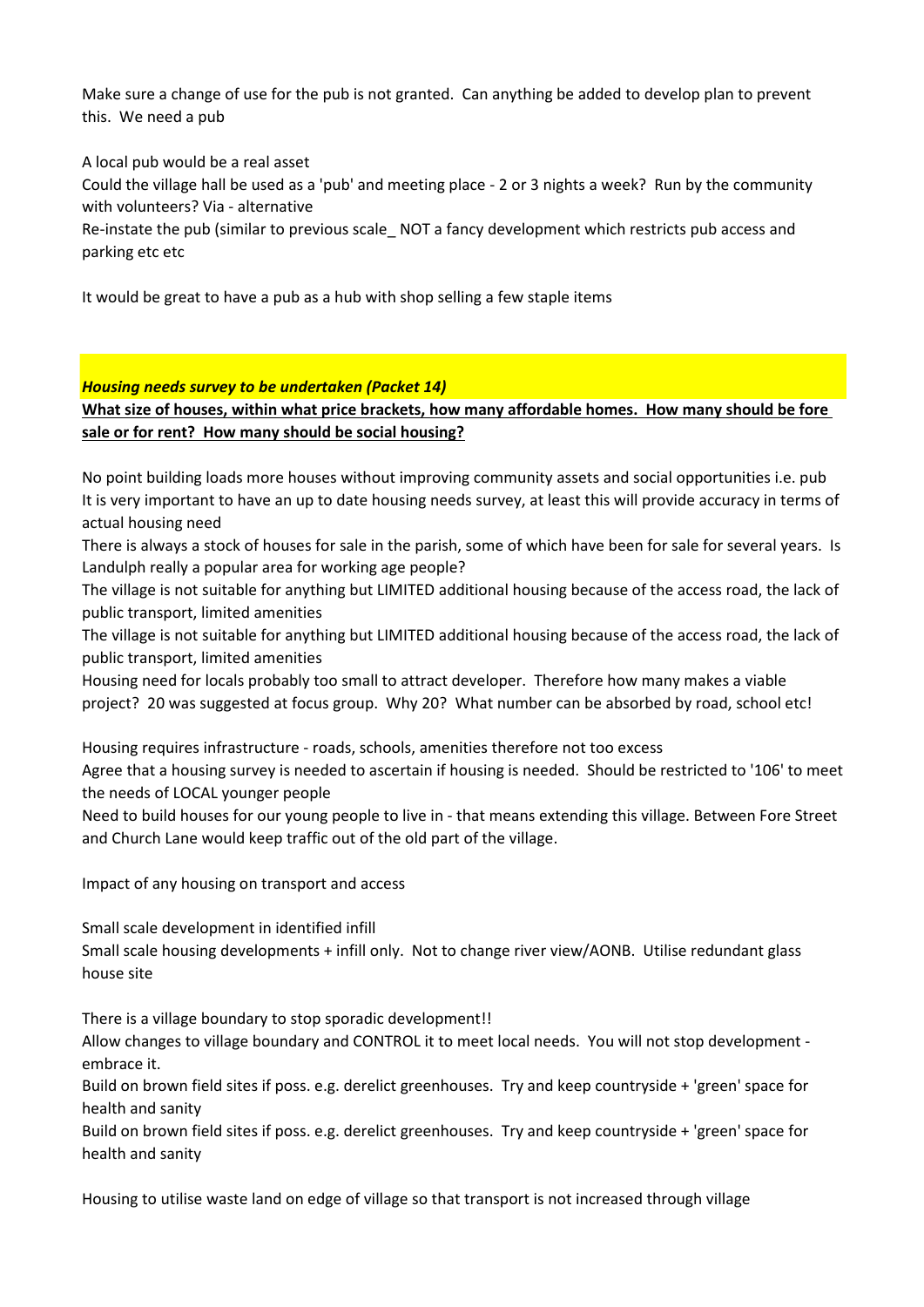New dwellings should utilise brownfield sites

All types of housing needed in village to promote a healthier living space e.g. promote re-opening of pub, encourage a shop of some sort etc, support school. Waterfront, local needs housing to be encourage

What about a self build scheme of a few houses. Develop small groups/houses + limit big estates A larger community needs more facilities - shop/post office, pub, public transport and to consider the needs of a growing population e.g. school facilities/parking

I live the St Ives idea of no new homes as second homes. No more second homes required here!

Limit the number of second homes

No more second homes. Keep the community alive

No additional second homes. Limit extent of development

Yes - keep village community and extend - LMH become "hub" for people Things that need to be taken into account: school, access, parking, social needs of a larger community, social housing type of resident amenities ...

Keep traffic out of old village

Do not overload the school - it is doing well, but may flounder unless resourced New housing should not be accessed through the village! If new housing make certain that parking space is more than adequate

# *Affordable housing (Packet 15)*

# **Is there a need within the Parish for affordable housing?**

Not just affordable housing - need to focus housing with 'local needs' of Landulph residents and families There have been a number of homes on the open market in the area for sale over 2 years, you will need to be careful about the cost of anew home

If so many houses are due to be built in Saltash, why does Cargreen need new houses - lack of amenities, lack of transport, narrow roads into the village

Affordable housing must be linked to the requirement in the parish

Affordable housing must be linked to the requirement in the parish

Reasonably priced properties have not been selling recently - do we need more? The need for affordable housing is nationwide. New build in Landulph should take its share of affordable + private targets

Yes affordable housing, but only if there is a larger need to fulfil local needs

Affordable but not ugly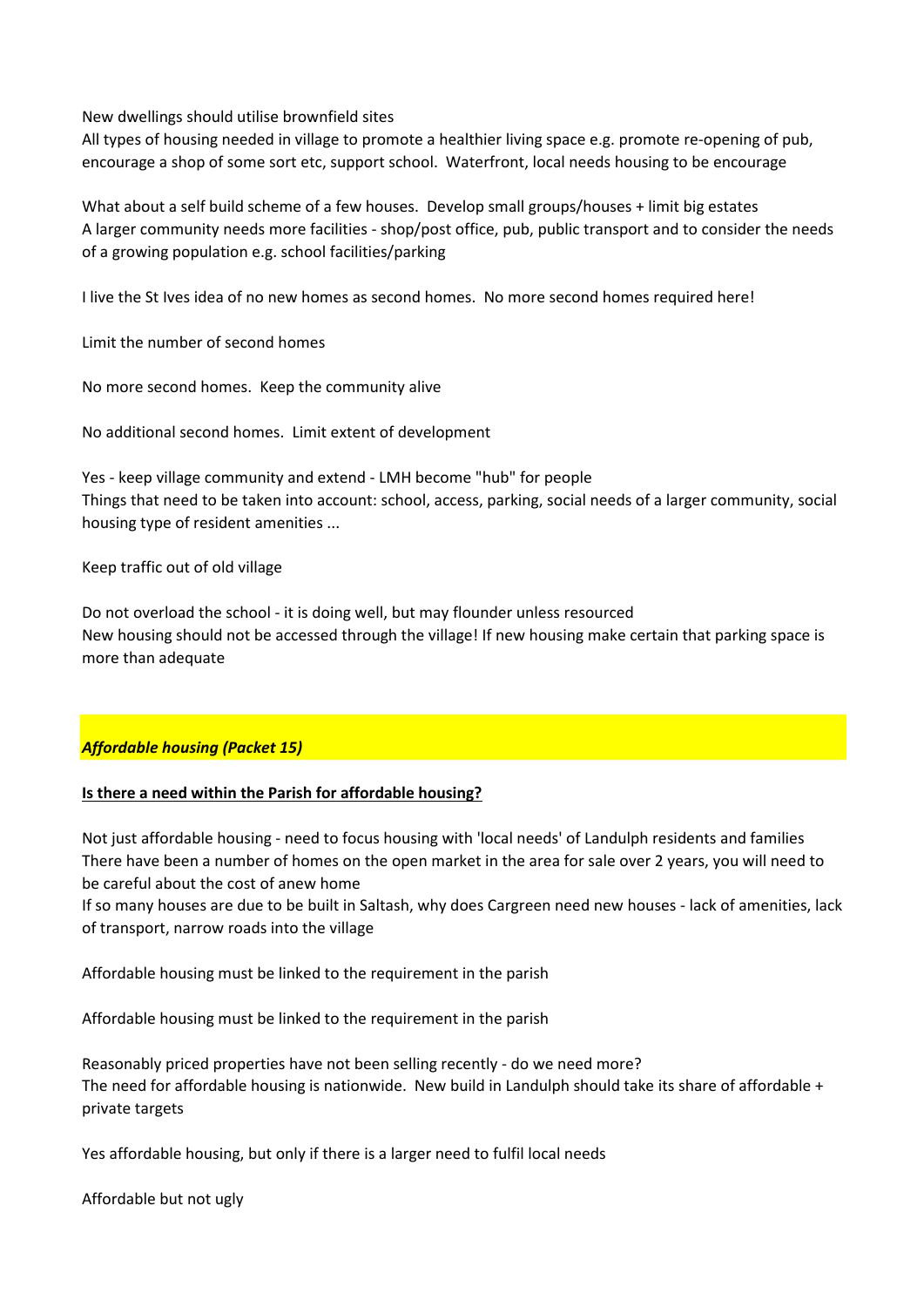There is a need for affordable housing. Most young people have transport and so not so important to have public transport

Yes - need more affordable housing

Yes - a need - but out towards A388 for public transport

Some of every type of housing for differing circumstances Determine need first, find out if those in need can afford to buy or not, consider very small scale development, ensure any new homes are in keeping

Developers will want to be certain exactly what demand there is before assuming there is a need

## **If so, where could this housing best be located?**

Build affordable homes nearer the main road to cut down traffic to the village, plus being near a bus stop on the A388

Will Broadmoor Farm take up the need? How popular is Cargreen/Landulph to a private developer?

Will Broadmoor Farm take up the need? How popular is Cargreen/Landulph to a private developer?

Consider siting near school not too far away from village There must be adequate off road parking. Housing near the main road and bus routes would mean less traffic in the lanes

Affordable homes built near to a viable bus service Public transport needs to be considered for affordable housing. Therefore near main A388 a good idea. Also parking spaces need to be considered in any new housing

If there is a defined need for affordable/low cost social housing it should be nearer A388 to reduce traffic

If there is a defined need for affordable/low cost social housing it should be nearer A388 to reduce traffic

Old green house site for local housing

Old green house site for local housing

Affordable housing is good in principle but without public transport or better infrastructure - shop, post office etc - it would not be attractive to young people

Housing outside of village e.g. on top road so not going through the village and creating chaos

Land next to A388 good idea for more housing Affordable housing for people with links to the village but as no facilities, pressure on roads, it does make sense to have large developments in the village

The school is doing OK as they are having to bus children out due to lack of 'pupil places' in Saltash schools

Pasty area good idea for transport reasons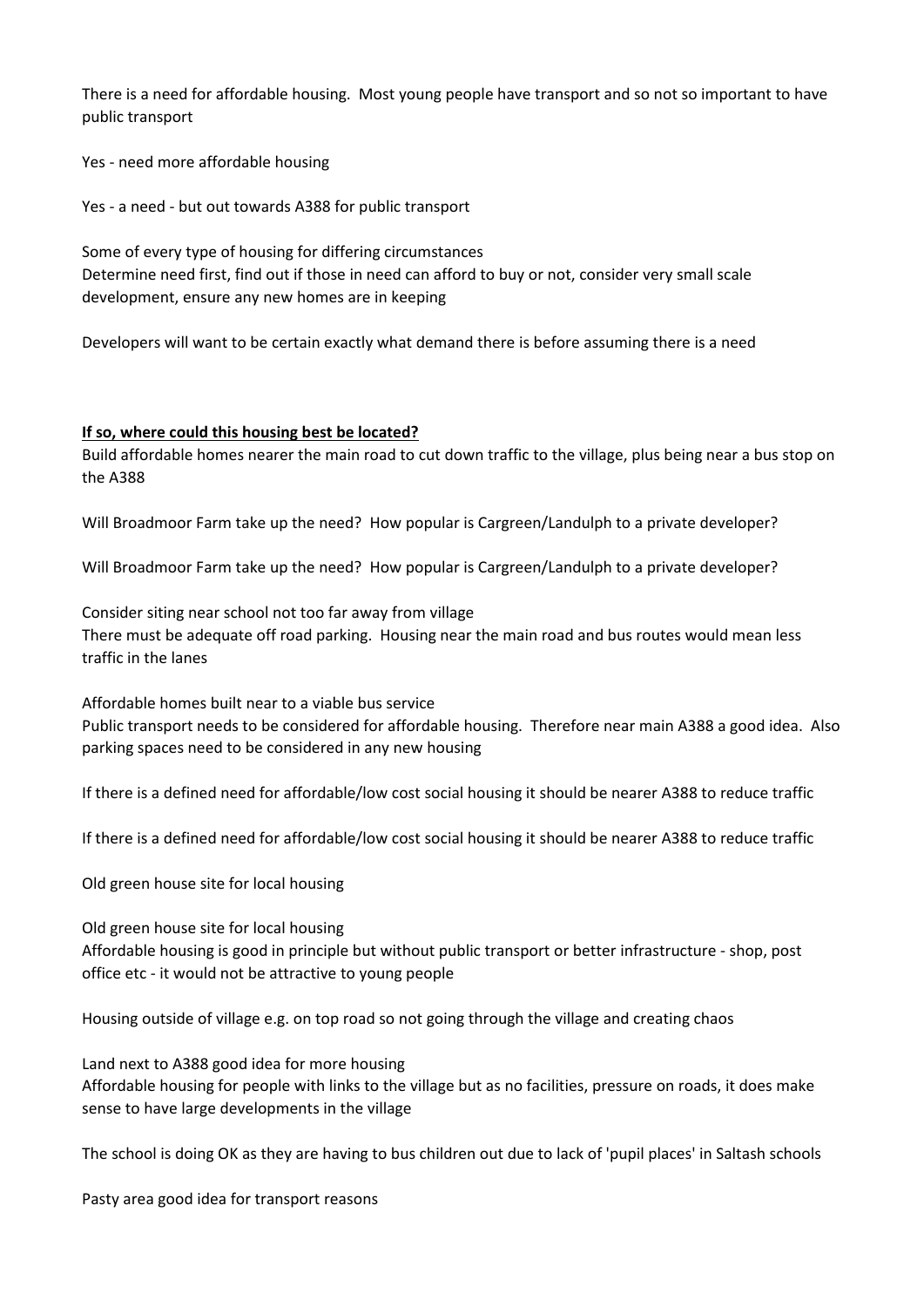Problem with development near A388 at pasty shop - potentially too far from centre of Parish and could create a sort of ghetto effect

Housing increase most suited to area of pasty shop. Good access to transport, less transport in village

On brownfield sites within the village if a very limited number or close to A388 and transport links

### *What is affordable housing?*

Whatever we do with housing, please can each house have sufficient space to park cars so that roadways are kept clear and people aren't forced to park on the pavements as seems the norm with most new

A genuine need for local affordable housing has been limited. Parking is an essential element

Any increase in housing needs energy efficiency, visual impact consideration, good parking Need mix of low cost housing so people growing up in village can afford to stay. And also aim for highest standards - zero carbon/passive? - cheap to run + comfortable to live in

All new housing needs energy efficiency, visual impact considerations and off road parking to maintain safe roads

More housing - bungalows - to be provided for those who can no longer manage in their own homes (too big) which are also in the parish

It is nurses, teachers, care workers that need help with buying houses - affordable housing should not be confused with sink estates

Social housing type of resident/affordable/low cost/shared ownership & equity are cheaply built .... If you look at other 'estates' that have been built for these purposes they do not keep their 'kerb appeal' and If we are to have a new mini-estate how about insisting that it be maximum energy efficient e.g. community heating etc

## *Second homes*

## **Do you want to see a restriction on second home ownership within the Parish to prevent the community from dwindling?**

2nd homes are a fact of life as we become more civilised. As long as they pay their taxes - good luck to them Some second home owners become permanent residents and contribute a lot to the community - but restrict the numbers. Are 2nd homes better than holiday lets? More continuity

#### Yes

Difficult question. Need to consider sustainability of villages. Perhaps % of houses as second homes. Need homes for permanent rent

2nd home owners often end up here in retirement. There are two sides to this

Do we honestly need 2nd homes!! I think not!!!

Maybe require some scheme like Jersey or now st Ives to stop new build for 2nd homes

Yes to a restriction on second homes and holiday homes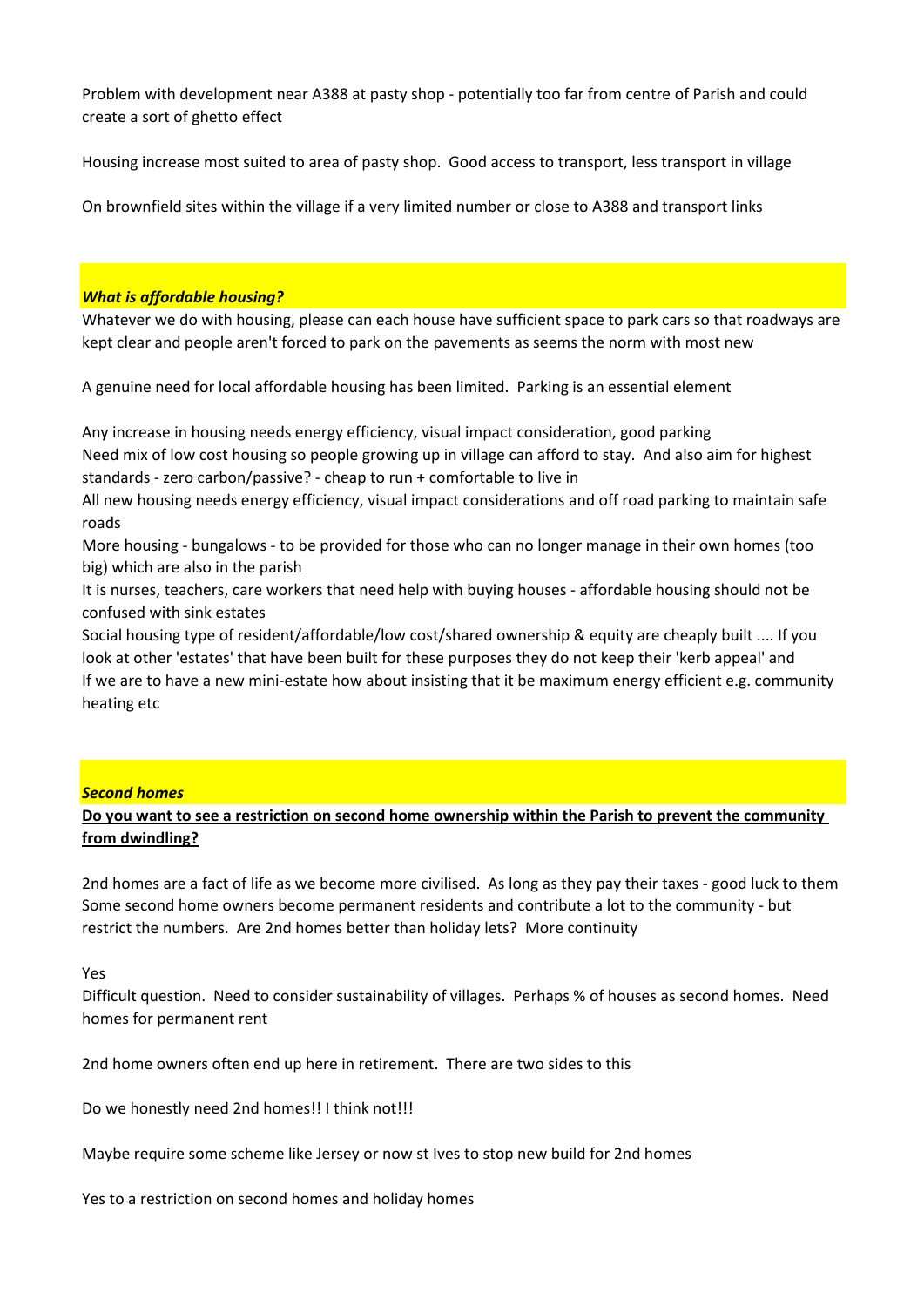Second homes are detrimental to future life and community of the village and should be limited as in St Ives As long as taxes are paid and upkeep of houses are to a standard that does not ruin the ambience of the village. No problem

Tax 2nd homes to reflect their impact on the community

New properties should be for local people only 2nd homes not a problem per se but perhaps could be a system that allowed some benefit to the community in which they exist

Room for all in moderation

Don't let the village become a market for 2nd homes! If second homes are a business e.g. rented out regularly and therefore bringing holiday makers who will spend in the community then not so bad BUT we need somewhere in the parish to spend their money e.g.

No second homes

Yes

Yes

2nd home owners often provide work for local builders and other trades

Don't those living permanently in the village do this!!

No more second homes!

At the very least restricted numbers of 2nd homes

Yes

Yes

No second homes

## **Should any new housing have a permanent residency clause attached?**

Maybe, BUT consider lending criteria. It can be harder to secure mortgage products when occupancy restriction clauses (S106) are in place

Put a restriction on new dwellings for local residency only

Yes to see a restriction when there are people who need a first home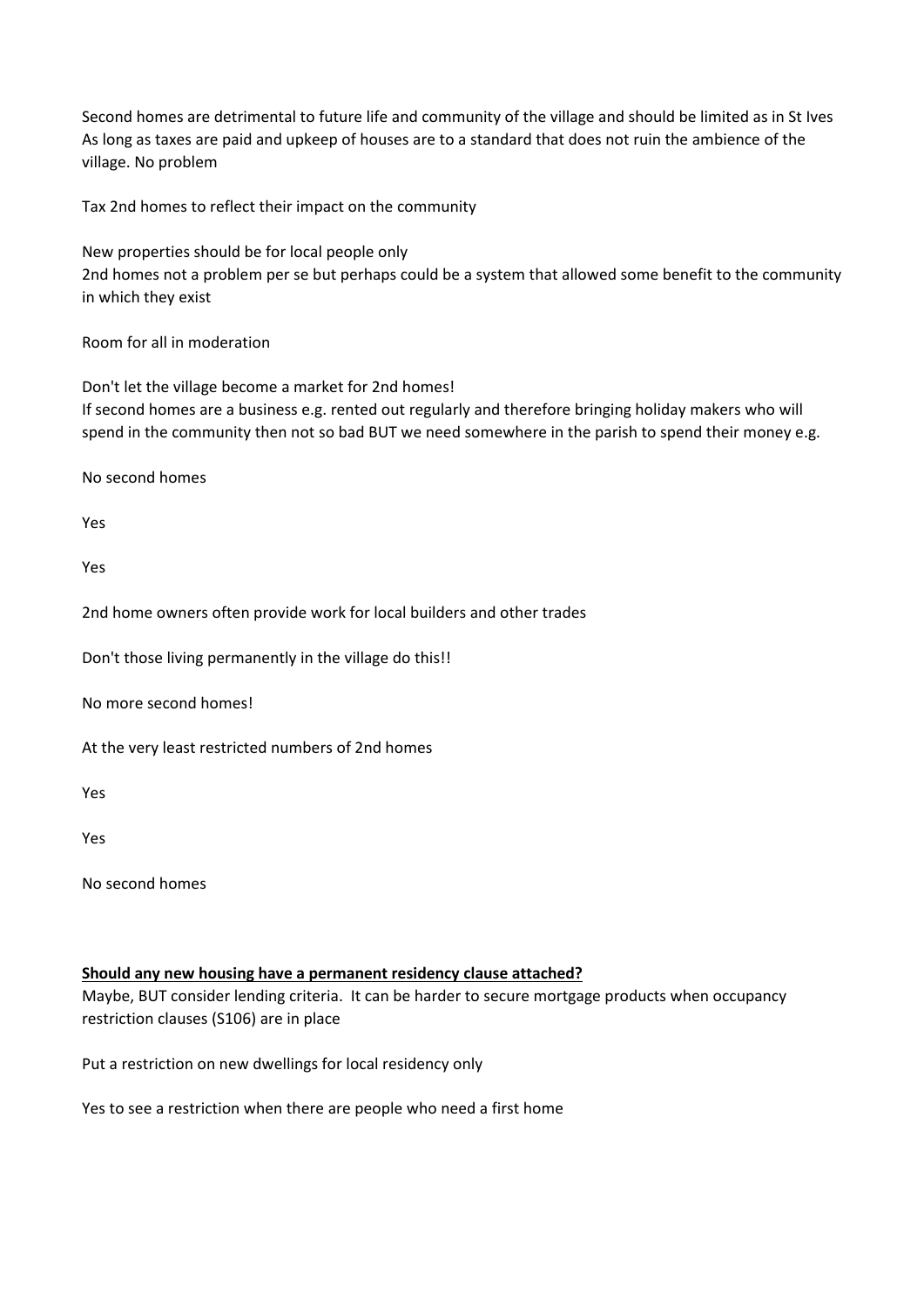### **Other:**

No more street lights. Small scale developments with appropriate materials used

5x higher taxes for second homes Is it not possible to encourage some people to build - if necessary - a new pub and make it a happy friendly place to meet together?

We had 2nd home before retiring here

And the other 51 weeks of the year!

### *Housing (Packet 18)*

### **How many new houses would you like to see in the Parish?**

Need to determine if new houses are needed and if so local only. Concern is if no local people need them others may be affected who do not necessarily wish to live here

Housing development should be small scale

Small development fine to fit in a close knit community

New houses should be small scale along existing road axis and must include parking. Driving speed and parking massive problems in village

Definition of 'local' need is key to housing. For me local means people from Landulph not Hatt, Saltash or beyond

Definition of 'local' need is key to housing. For me local means people from Landulph not Hatt, Saltash or beyond

Small scale housing developments only please (i.e. maximum of 6 properties in each location)

Limited housing is good - 10-15 houses of mixed type mainly aimed at young families.

Affordable housing within village area is needed to bring more families to support the school. Also if more houses and more families there will be more need for pub and shop

Housing needs to be provided only for people who live/work, were born here and intend to stay. Too many locally born youngsters are being forced out from their family homes as they cannot afford to stay

Encourage but restrict the number and maximise usage (amenities)

New housing on need only not estates

Use infill sites with small numbers i.e. 2/3 max

Infill sites in village cause more congestions - move further out of village itself Affordable suitable houses to rent for those who find it difficult to manage where they are and want to remain in the parish

Use infill for housing developments and do not extend village envelope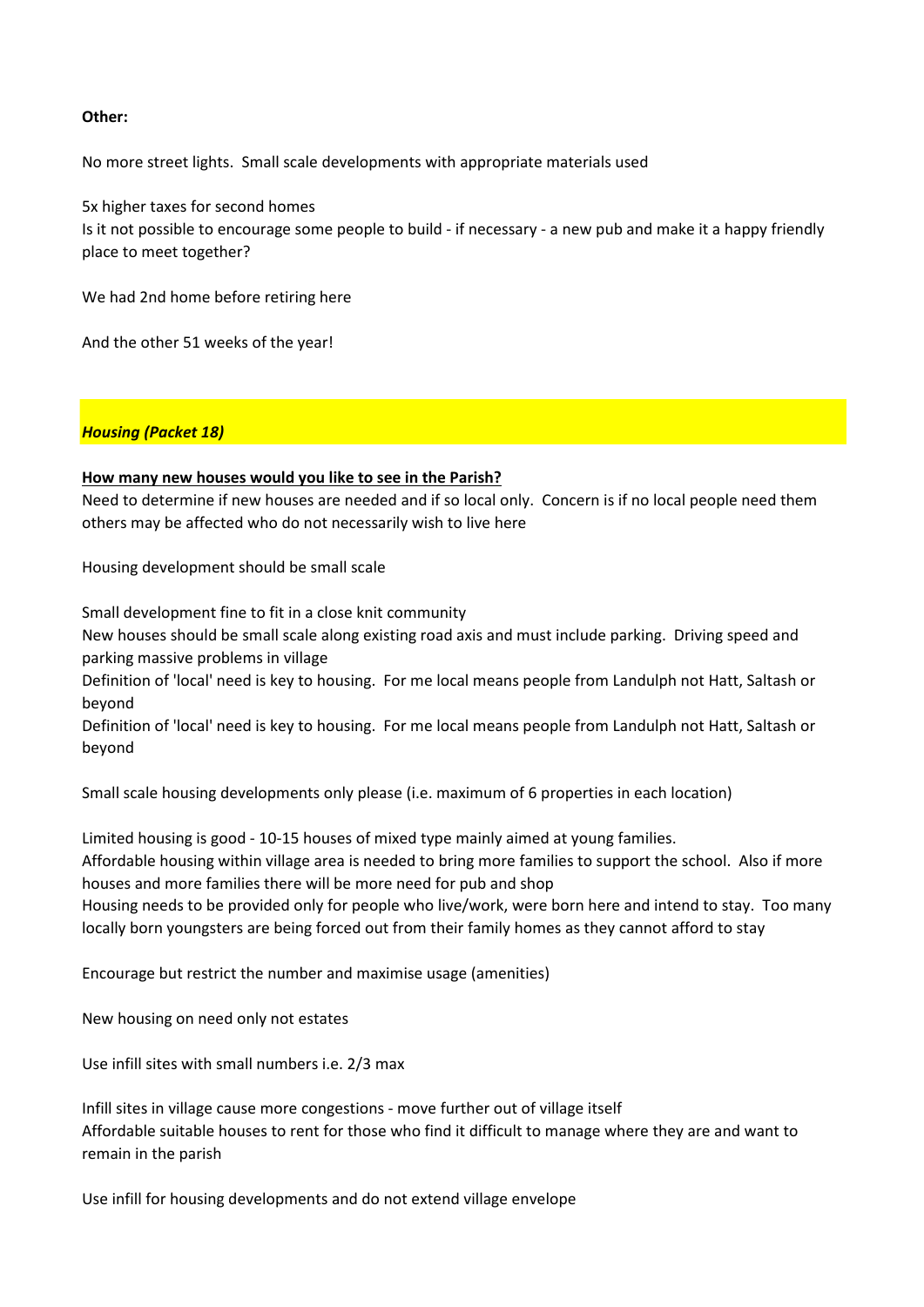Small number of additional houses is OK but how much of the need will be absorbed by the Boardmoor Farm development?

Village centre should be moved towards Memorial Hall and school because bottom of the village too congested!

More traffic if more houses

Is it up to the parishoners to decide how many new houses or is this a dictat from central government?

### **Should any new houses be concentrated in a specific location or single**

New housing should be outside the village to reduce traffic/parking problems

No development in flood risk area - there's plenty of land higher up

Build on brown field sites if possible. Green space good for 'sanity' and 'health' and views

Use infill sites and build 'in keeping' with surrounding dwellings

Existing village northern boundary should NOT be extended. Reasons: access

Build in groups in AONB and keep ambience of village

Distribute housing. Maximum no. 1 site = 6??

Infill sites for future development must have parking Any large scale housing should be near the main road as road infrastructure cannot support more vehicles than we currently have

Serious concern for paths and parking in development areas

#### **What type of housing would you like to see - modern, traditional, terraces, flats, maisonettes, bungalows?**

Ignore 'vernacular' style. The parish has no architectural merit so let new build make their own statement

Design should be in keeping with rural Cornwall styles, no more than 2-storey

A mix of designs should have adequate off road parking

## **What should the finish/external cladding of any building be- wood, glass, concrete, brick or stone?**

What it looks like is more important than type or what it is made of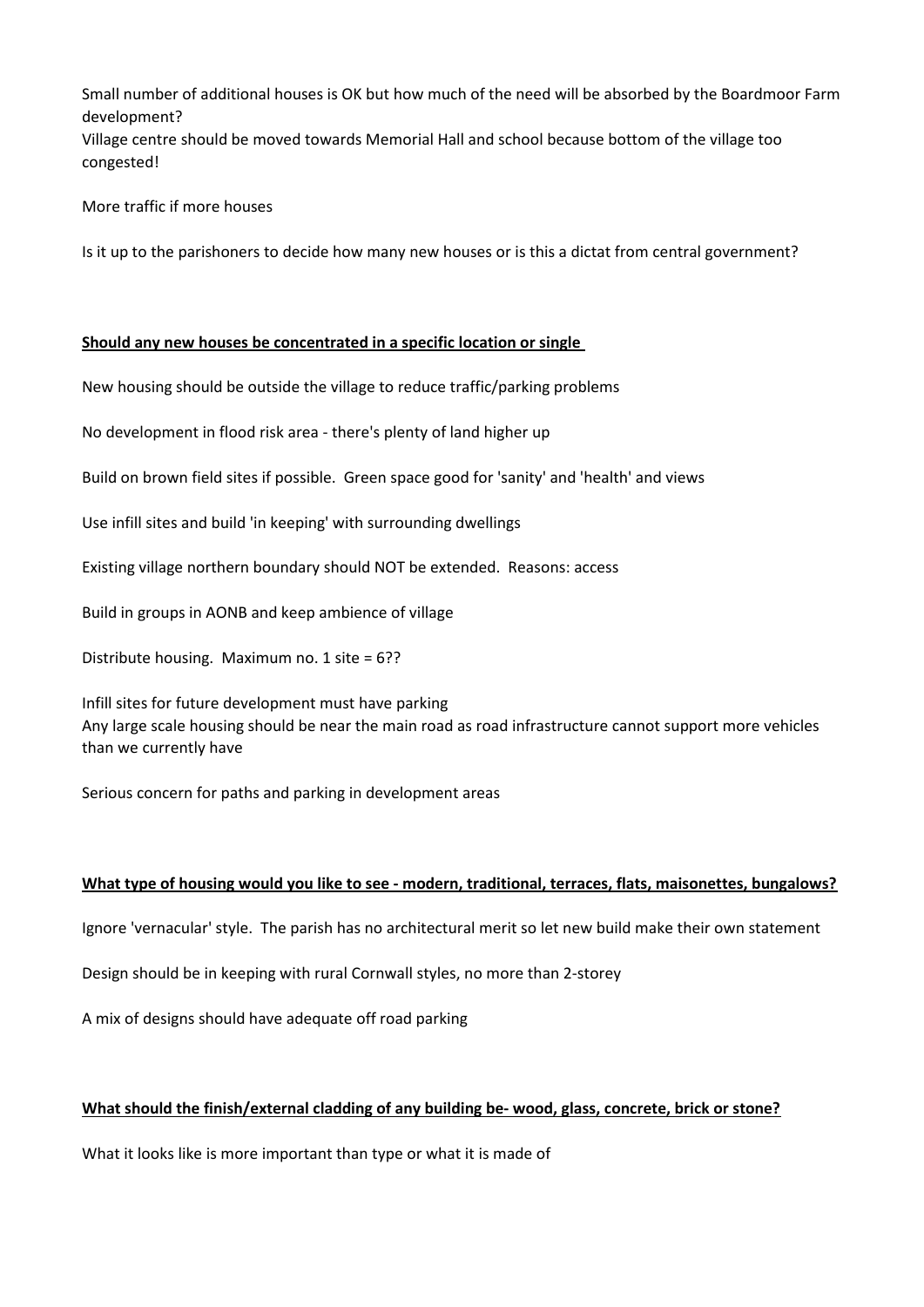## **Should there be any restrictions on the types of building materials used?**

### **What are your thoughts about street lighting?**

No street lighting.

No street lights required - I like using Mrs Miggins's doorway sensor lighting more fun Lighting, if any, needs to focus downwards, b minimalist, switch off early and allow us to see our beautiful sky at night

No street lighting.

No street lighting.

No to lighting or turn off at say midnight

No street lighting, not needed

No street lighting

No to street lighting. Adds to light pollution

I hate the urbanisation of street lighting and the light pollution!

No

No increase in lights.

No street lights please! Get head torches!

Environment should be protected. No street lighting required

No street lighting necessary

No street lighting needed

Street lighting fine for early night but NOT ALL NIGHT. I cant see the stars. It shines through my bedroom window. Who needs it post midnight. Country village needs dark

Street lights definitely not needed - no more light pollution

Street lighting not required. Use a torch! Its part of the ambience of the village

Street lighting not required. Use a torch! Its part of the ambience of the village

No street lighting - its not necessary

Street lights are not needed - light pollution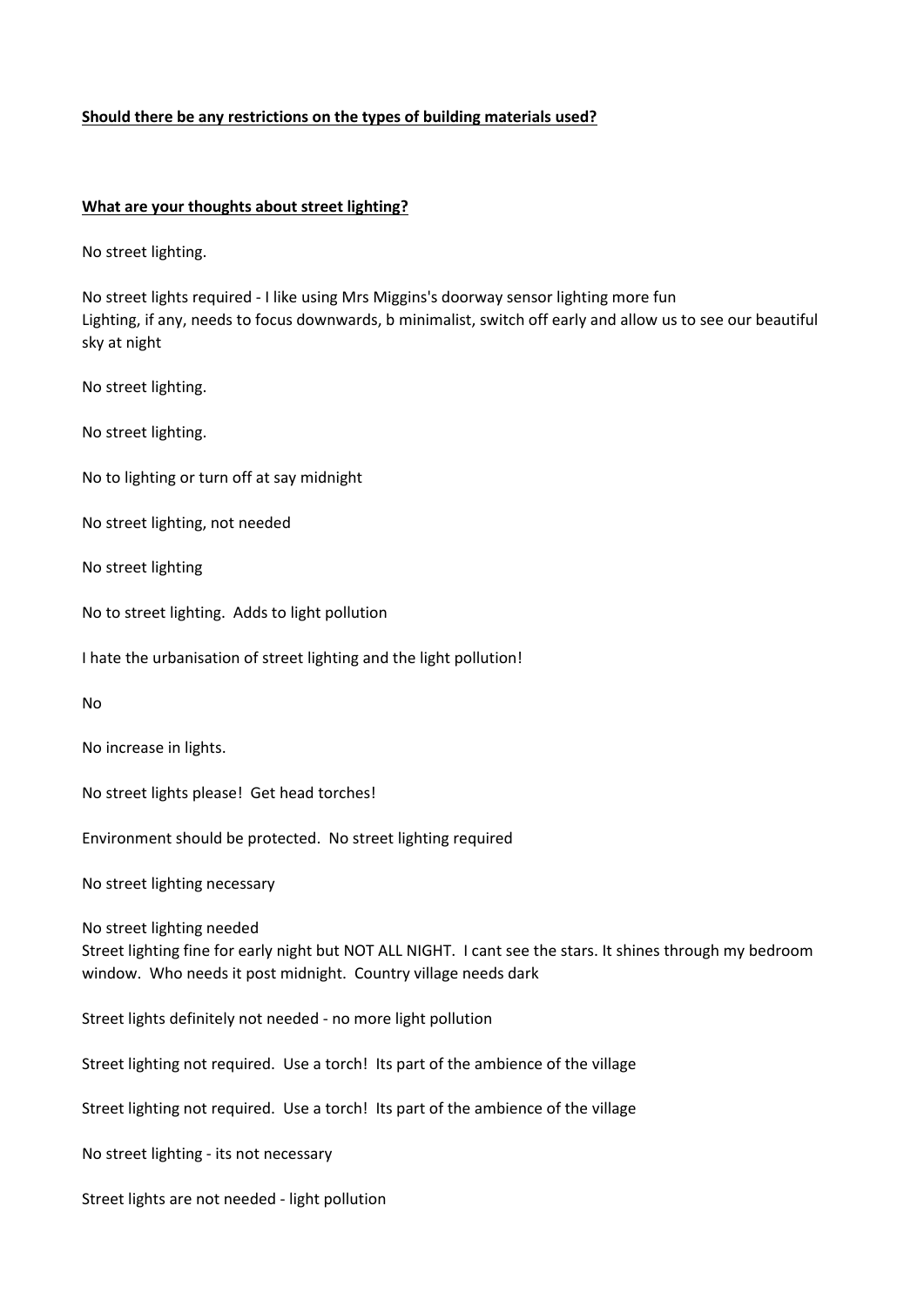No more street lights

No to street lighting

Don't spoil the village with street lighting

## **If housing increases, should facilities also expand? Footpaths, pavements, parking?**

Footpaths to be maintained and added to - especially around school

### **Any further thoughts about (Packet 20)**

### **What is good about living in Landulph Parish?**

The safe and secure environment where everyone know each other and I know my children are safe are the qualities I like about Landulph

Great sense of community. Like minded people who respect the AONB. Expansion needs amenities to go with it

Landulph is a wonderful place and am proud and happy to live here. Too much change would be sad

Great community spirit

Natural beauty and peace and quiet

Peace and quiet

Already a good community spirit - Landulph ??? + sailing club. Continuing to improve this is a great thing Wonderful community, lovely environment. Close to good facilities. We just need a pub and a bus service. And whatever is needed to encourage families to stay

The View. The kindness. The supportiveness of the community

What I like - the river, the people, the AONB. The relative remoteness BUT ease of access to the A38 etc

Landulph has a great community spirit and doesn't need to get too big!

AONB. Like living in the midst of a family

Waterfront location. Its size. The people. The beautiful vies. Great schools. Lots of like minded people

We are away from the smoke. Its a feature to cherish

Peace, views, friendly people. Wide range of ages. Good school. Footpaths

The supportive community is wonderful. We are lucky to have a doctor coming to the village weekly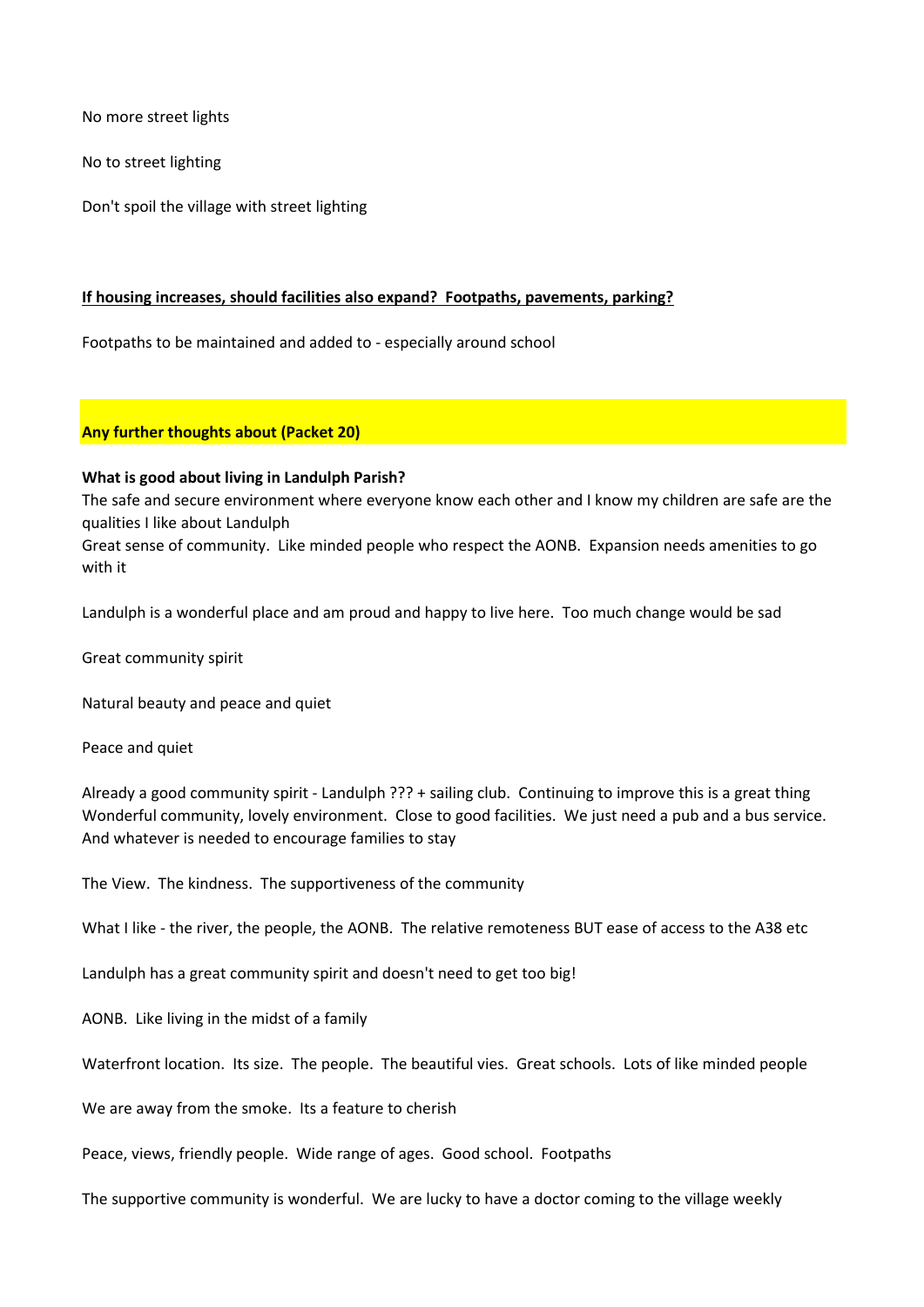Scenic beauty and a clear view of the river

Lovely views, peaceful and friendly environment

### **What don't you like about living in Landulph Parish?**

The loss of the pub!

4 x 4 in lanes

Lack of pub and no public transport

## **Did we miss something?**

Consider what 9-15 year olds would like. Winter months can be difficult due to lack of activities in the village

Don't forget the 8-18 year old population

Other:

The pub is the hub!

Community. Pub. Bus

We don't need industrial units

Sorry, NO more houses in Cargreen

The pub back

Times or subdued lighting on Hodders Way if it has to be there

So need to support evening activities - pub, music etc

Preserve the existing environment and AONB

We do need local jobs

No we make our own fun!!

Residents living outside of the village can feel isolated

Less road signs with more thought to where they are placed and why they are there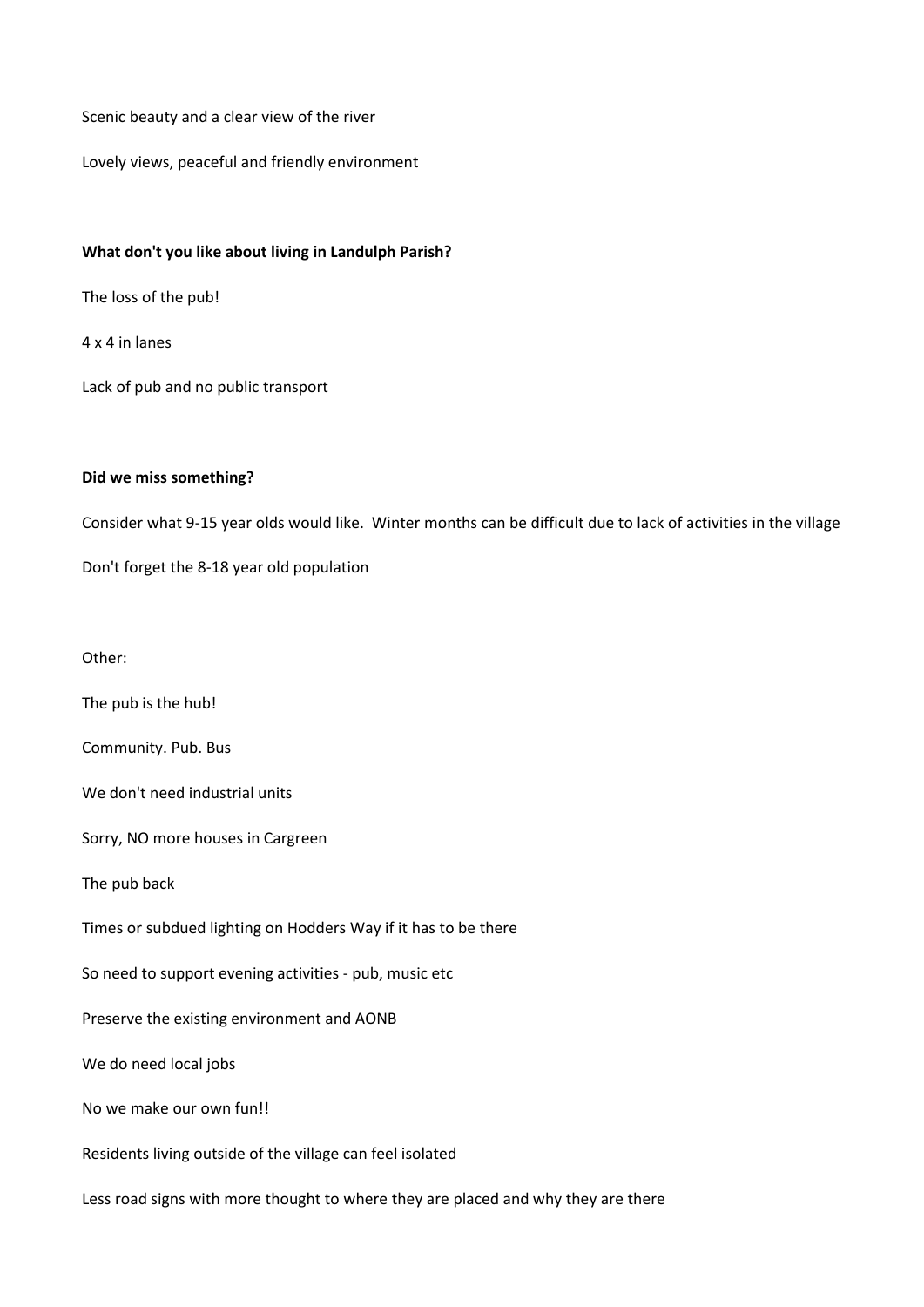Preserve AONB

Does the third word here say 'like' or 'hate?

Quayside is our biggest asset. Don't build on it!

A limit on second homes.

Lobby national to increase council tax on second homes

Any chance of getting the potholes filled??? Road resurfaces?? Keep village atmosphere - move use of LMH for clubs etc and new buildings way from river area as its cluttered and AONB

Don't let the village expand too much so village spirit is lost

Protect AONB. Quay for ALL parishioners

AONB is a gift. We must protect it along the waterfront The quayside is a community asset - allows everyone to enjoy the AONB. We need to limit development of the quay

AONB must survive

## **What can you do? (Packet 21)**

Congratulations and thanks to all who have been instrumental in organising this exhibition. Well done

Congratulations and thanks to all who have been instrumental in organising this exhibition. Well done

Excellent community spirit

AONB area. Lovely countryside. Footpaths. Good community spirit.

A very impressive display. Good information. Good guidance on what you want from us. Thank you

We love the community spirit despite not always being able to join in

Handwriting courses so can make head and tail of some of these comments

Congratulation on your consultation today

Thank you for all you are doing. Its good to remind ourselves of why we love Landulph!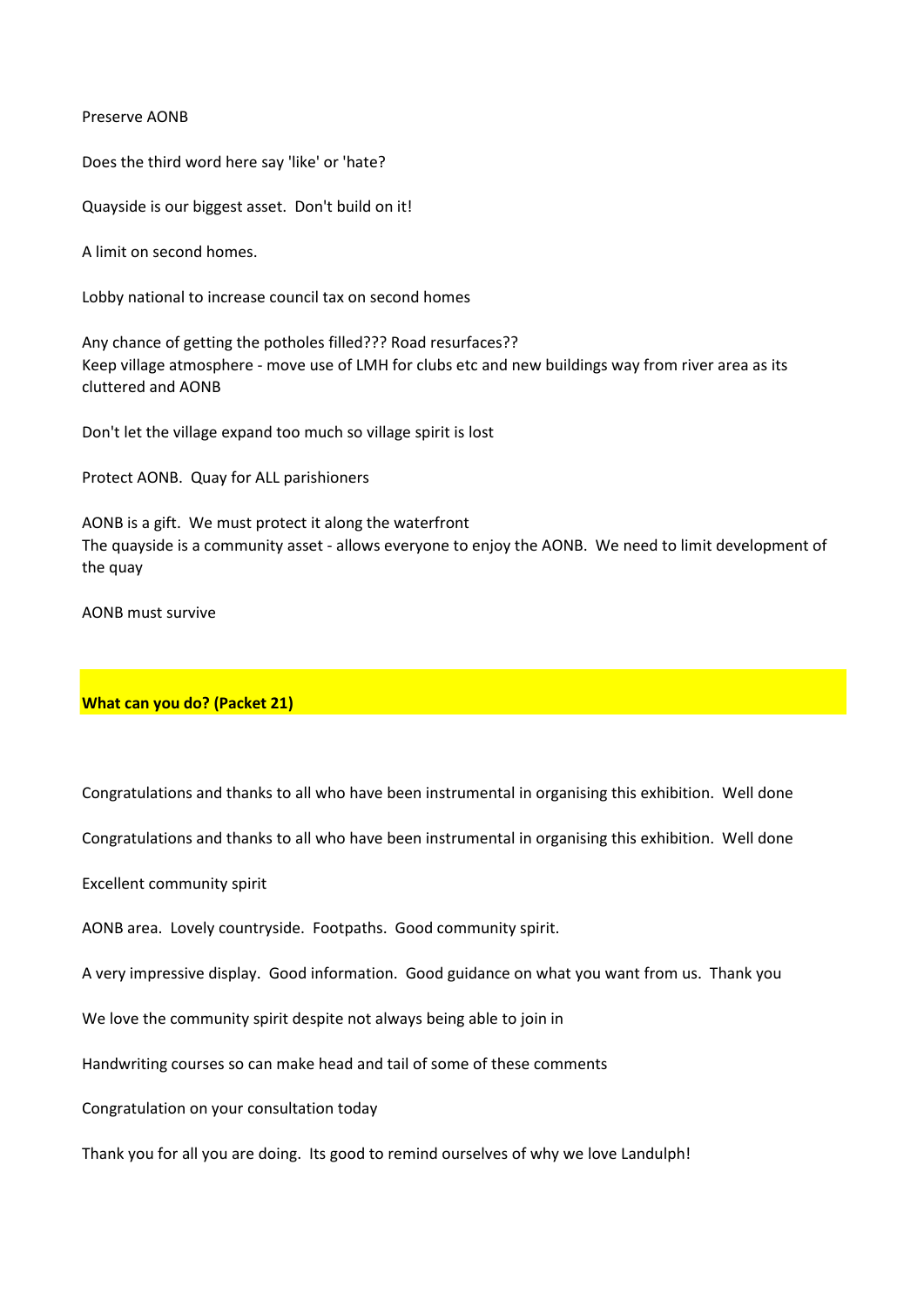#### **From the comments box:**

It strikes me that the parish plan needs to consider/address the continually increasing numbers of horses at livery into he village along with other horses belonging to locals. I am aware that there are various factions but there is little doubt that there are more horses being ridden or led through the narrow lanes and randomly defecating on them. Transport effectiveness for the future is critical in this parish and in my opinion is the key issue for any development. More vehicles competing with the ever larger tractors and horses cannot make sense without some different thinking. Clearly it makes sense for landowners to capitalise on this business opportunity but there needs to be ways to prevent it creating a worsening road issue. In my opinion we need more bridle ways/paths which I am sure would be preferable to clopping around the lanes for riders and reduce frustration for motorists. I am aware that some farmers have their own internal roadways which is great. could they be encouraged to increase this off road network and make them available to riders? Further could one make it conditional where fields are change to equestrian use/livery that enhanced free public bridle way provision is also made available. - Continues:

On a totally different issue the plan should also push for a viable allotment scheme. From personal experience I am amazed that the village does not have one despite a clear need/demand while we all see land which is not put to any useful purpose around the village. If we want to encourage young less well off folks and families to settle in our village (locals and incomers) they will need a place to experiment and grow their 'stuff'. I think a public car park is now essential due to the increase in cars parked in Fore Street. Also concerned about the increase in traffic on our road into the village at the present time, let alone if there is further development.

Could there be a hub that delivery companies could use outside the village enabling people to collect their items rather than have so many, and increasing, vans coming into the village. On-line deliveries have really increased the traffic in the village and on the lanes. Has this a link with the increase in littler from fast food and drink containers?

When small areas of building are proposed maybe it would be worth considering CUL-DE-SACS. They are NOT pleasing additions to the village because they isolate those houses/buildings from the rest of the village as no-one goes there except to those houses/buildings. If there was included in the plan a footpath that connects to another road or lane people would use it to move round the village. This gives the new development a feeling, and in reality, a fact of inclusion. People walking by, stopping to pass the time of day, children on mikes etc gives a much better ambiance and makes for more interest and personal contact. It's always a disappointment to arrive on the aptly names 'DEAD END'. How much better to have an inviting pathway continuing to some existing route. Traffic wouldn't be a problem because I'm only suggesting cycle/pedestrian access. More flow and movement of people through attractive walkways could be a real chance to enhance village life.

Village car park - why is this needed. I understand parking is required for homes but owners would know the parking situation when purchasing - where would this go?? Remember - we live in a VILLAGE. You know where you're moving to - it is quiet, it is muddy, it is quaint - this is way we enjoy living here!! We do not wish to turn Landulph into a town

#### Excellent presentation of information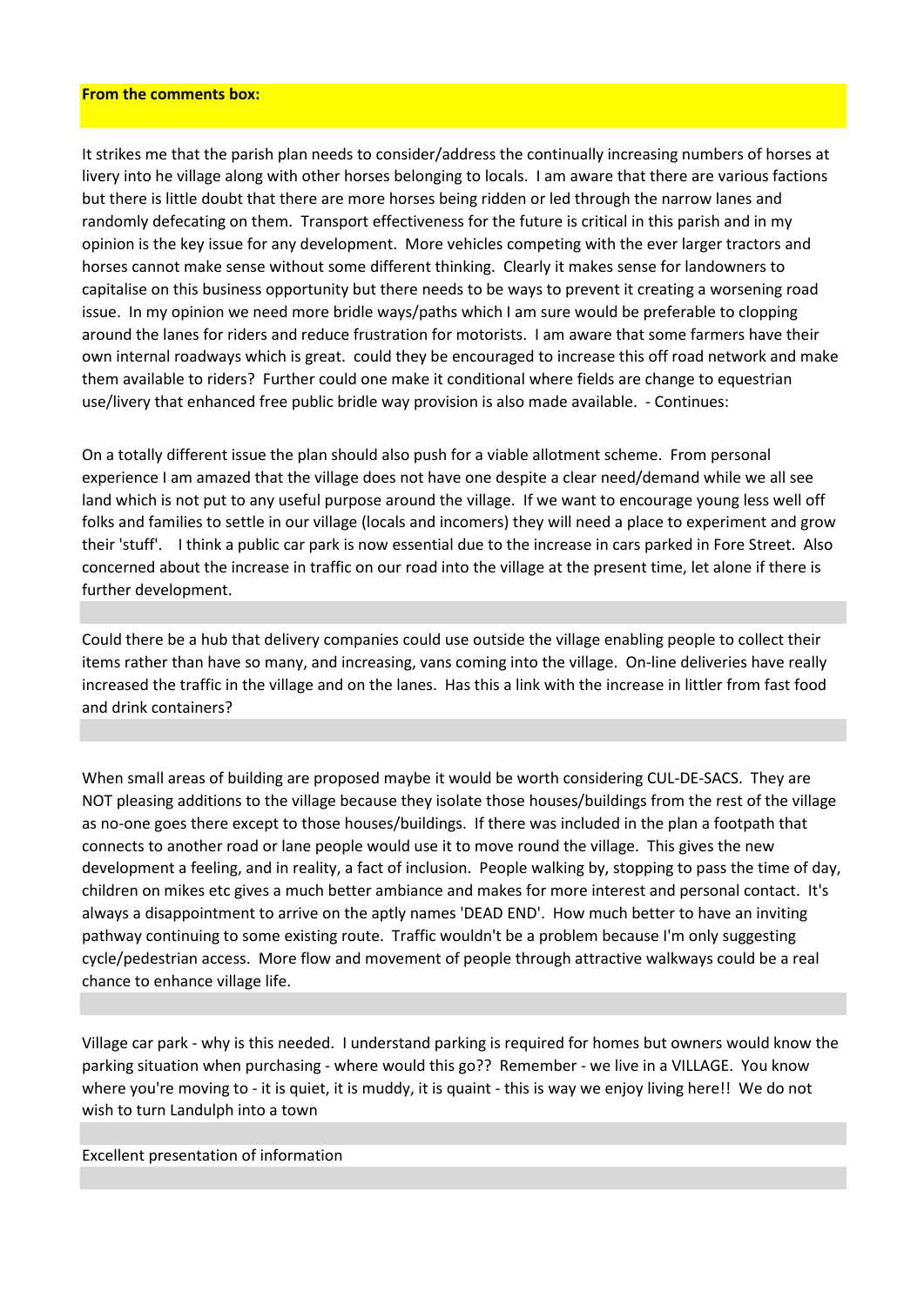I remember a public use slipway about half way along the pub quay when I was a child. Some time around 1978 Sam Oliver, the then landlord of "The Spaniards" knocked out the old quay, rebuild the quay to extent pub parking and moved the slip way to the far end of the quay. Public use continued. I recently saw a sing on Sam's new slip restricting use and charging for its use. My questions are (1) should this facility be free to the public as it always was? (2) what will happen to the slipway and its access if the pub is developed.

Congratulations for today's consultation. I am impressed. It is brilliant

If we have more homes will we have: more high speed internet access, improved road + transport links, off road parking, extended school facilities, a pub, a post office, a shop

1) yes housing on a limited scale, (2) Access to the river for recreation (3) protect the river front - it gives Cargreen character (4) A small size local bus, twice a week (5) improve the main access roads - for safety of all users (6) Yes a 'Housing needs survey' to be undertaken. The sooner the better. (7) Housing to be close to A388, 2nd homes - no no (8) New housing to blend in with the character of the village. We do not want cheap style

Protect access to the river. Forms of low cost housing for sale preferable to social housing or rented as there would probably be more commitment to village life

1) HOUSING - a) Local needs must be LOCAL. Don't import population. We have our own needs which should be met first. (b) Small scale developments added on to current roads would be in keeping e.g. a few more houses going up Church Lane, a few more houses added on to the two or three that have been built near the Reeps in Coombe Drive. (c) Please please please No big scale development or a landowner wishing to make a quick buck but is NOT required by our village and is not in keeping with the environment (2) PUB we cannot allow them to develop the pub site for housing, using retaining the pub as an excuse to allow excessive development. Give it 6 months and the pub will be closed again... (3) ROADS (a) We need to do something to make the walk to school safer. Some cars (unbelievably sometimes driven by parents) go too fast around blind bends. (b) passing places and "informal" understandings about who waits for who in the narrows could be formalised by way of polite notice. (In Guernsey they avoid mini-roundabouts by a 'filter in turn' system. We could do something similar here. PS Many thanks to all those who have worked so hard on the Neighbourhood Plan. You have achieved a huge amount in such a short time.

If there was a small housing development on the collapsing Rosehill nurseries there would be a through road/lane linking Church Lane and Fore Street. This would add a new dimension to the village, more interest

There seem to be several good places for house building and I think it is important to have small groups of different sized houses (small meaning 6 at most) that will be built over a period of time giving each development time to be absorbed into the community without being overwhelming for the village. Different sized houses would give opportunity for local need and other house types to be mixed together. Growing organically as the village has done over 100s of years

If new housing development is to take place then the roads into parish/village from A388 need to be improved. A village car park is needed to ease congestion from on street parking